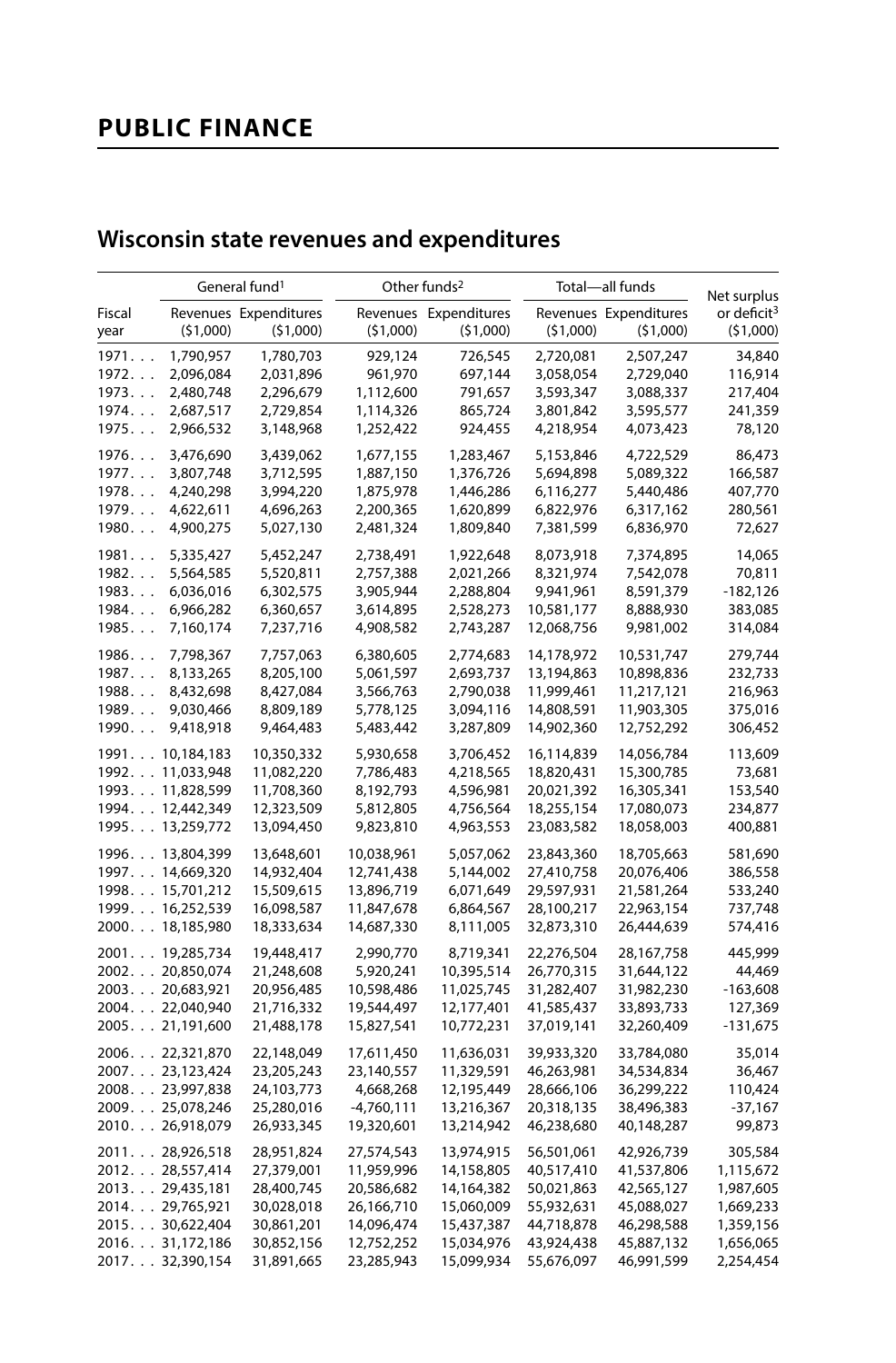|                | General fund <sup>1</sup> |                                   | Other funds <sup>2</sup> |                                   | Total-all funds       | Net surplus                       |                                     |
|----------------|---------------------------|-----------------------------------|--------------------------|-----------------------------------|-----------------------|-----------------------------------|-------------------------------------|
| Fiscal<br>year | (51,000)                  | Revenues Expenditures<br>(51,000) | (51.000)                 | Revenues Expenditures<br>(51.000) | (51,000)              | Revenues Expenditures<br>(51.000) | or deficit <sup>3</sup><br>(51,000) |
|                | 201832,850,441            | 32.685.469                        | 20,506,458               |                                   | 15,513,335 53,356,899 | 48,198,804                        | 1,744,973                           |
|                | 2019. 35.034.907          | 34,173,937                        | 20.229.339               | 16.069.377                        | 55.264.246            | 50,243,314                        | 2,437,987                           |
|                | 2020. 37,984,891          | 35,684,286                        | 17,996,210               |                                   | 16,149,772 55,981,101 | 51,834,058                        | 4,109,663                           |

#### **Wisconsin state revenues and expenditures,** continued

1. Includes general purpose revenue (GPR), program revenue, and federal funding. 2. Includes special revenue funds (such as conservation and transportation), federal funding, debt service, capital projects, pension and retirement funds, trust and agency funds, and others. 3. Unappropriated (unreserved) balance of the general fund for the fiscal year. Source: Wisconsin Department of Administration, State Controller's Office, *2020 Annual Fiscal Report*, October 15, 2020, and prior editions.

### **Wisconsin state budget allocations**

|                                                       |                |                |                 | % of total       |
|-------------------------------------------------------|----------------|----------------|-----------------|------------------|
|                                                       | Fiscal year    | Fiscal year    | Fiscal biennium | budget           |
| Revenue type and allocation                           | $2019 - 20(5)$ | $2020 - 21(5)$ |                 | (\$) allocations |
| GENERAL PURPOSE REVENUE. 18,314,860,600               |                | 19,190,025,700 | 37,504,886,300  | 46.06            |
| State operations                                      | 4,304,949,100  | 4,528,680,000  | 8,833,629,100   | 10.85            |
| Local assistance                                      | 9,263,259,900  | 9,405,160,700  | 18,668,420,600  | 22.93            |
| Aids to individuals and organizations                 | 4,746,651,600  | 5,256,185,000  | 10,002,836,600  | 12.29            |
| PROGRAM REVENUE-TOTAL 16,932,256,200 17,162,013,400   |                |                | 34,094,269,600  | 41.88            |
| State operations                                      | 7,454,737,200  | 7,552,236,800  | 15,006,974,000  | 18.43            |
| Local assistance                                      | 1,450,540,300  | 1,301,918,100  | 2,752,458,400   | 3.38             |
| Aids to individuals and organizations                 | 8,026,978,700  | 8,307,858,500  | 16,334,837,200  | 20.06            |
| Program Revenue-federal 10,637,382,100 10,797,082,100 |                |                | 21,434,464,200  | 26.33            |
| State operations.                                     | 2,532,761,000  | 2,631,488,400  | 5,164,249,400   | 6.34             |
| Local assistance                                      | 1,380,956,800  | 1,231,867,900  | 2,612,824,700   | 3.21             |
| Aids to individuals and organizations                 | 6,723,664,300  | 6,933,725,800  | 13,657,390,100  | 16.77            |
| Program Revenue-service                               | 927,616,400    | 927,348,000    | 1,854,964,400   | 2.28             |
| State operations.                                     | 717,027,300    | 720,865,100    | 1,437,892,400   | 1.77             |
| Local assistance                                      | 38,420,600     | 38,407,300     | 76,827,900      | 0.09             |
| Aids to individuals and organizations                 | 172,168,500    | 168,075,600    | 340,244,100     | 0.42             |
| Program Revenue-other                                 | 5,367,257,700  | 5,437,583,300  | 10,804,841,000  | 13.27            |
| State operations.                                     | 4,204,948,900  | 4,199,883,300  | 8,404,832,200   | 10.32            |
| Local assistance                                      | 31,162,900     | 31,642,900     | 62,805,800      | 0.08             |
| Aids to individuals and organizations                 | 1,131,145,900  | 1,206,057,100  | 2,337,203,000   | 2.87             |
| SEGREGATED REVENUE-TOTAL                              | 4,916,574,300  | 4,902,599,500  | 9,819,173,800   | 12.06            |
| State operations                                      | 2,666,896,200  | 2,653,747,300  | 5,320,643,500   | 6.53             |
| Local assistance                                      | 1,477,816,000  | 1,505,056,900  | 2,982,872,900   | 3.66             |
| Aids to individuals and organizations                 | 771,862,100    | 743,795,300    | 1,515,657,400   | 1.86             |
| Segregated Revenue-federal                            | 948,378,300    | 943,482,400    | 1,891,860,700   | 2.32             |
| State operations.                                     | 750,463,900    | 745,568,000    | 1,496,031,900   | 1.84             |
| Local assistance                                      | 191,625,700    | 191,625,700    | 383,251,400     | 0.47             |
| Aids to individuals and organizations                 | 6,288,700      | 6,288,700      | 12,577,400      | 0.02             |
| Segregated Revenue-local                              | 115,325,600    | 115,325,600    | 230,651,200     | 0.28             |
| State operations.                                     | 7,452,900      | 7,452,900      | 14,905,800      | 0.02             |
| Local assistance                                      | 99,678,500     | 99,678,500     | 199,357,000     | 0.24             |
| Aids to individuals and organizations                 | 8,194,200      | 8,194,200      | 16,388,400      | 0.02             |
| Segregated Revenue-service                            | 145,846,900    | 145,846,900    | 291,693,800     | 0.36             |
| State operations.                                     | 123,846,900    | 123,846,900    | 247,693,800     | 0.30             |
| Aids to individuals and organizations                 | 22,000,000     | 22,000,000     | 44,000,000      | 0.05             |
| Segregated Revenue-other                              | 3,707,023,500  | 3,697,944,600  | 7,404,968,100   | 9.09             |
| State operations.                                     | 1,785,132,500  | 1,776,879,500  | 3,562,012,000   | 4.37             |
| Local assistance                                      | 1,186,511,800  | 1,213,752,700  | 2,400,264,500   | 2.95             |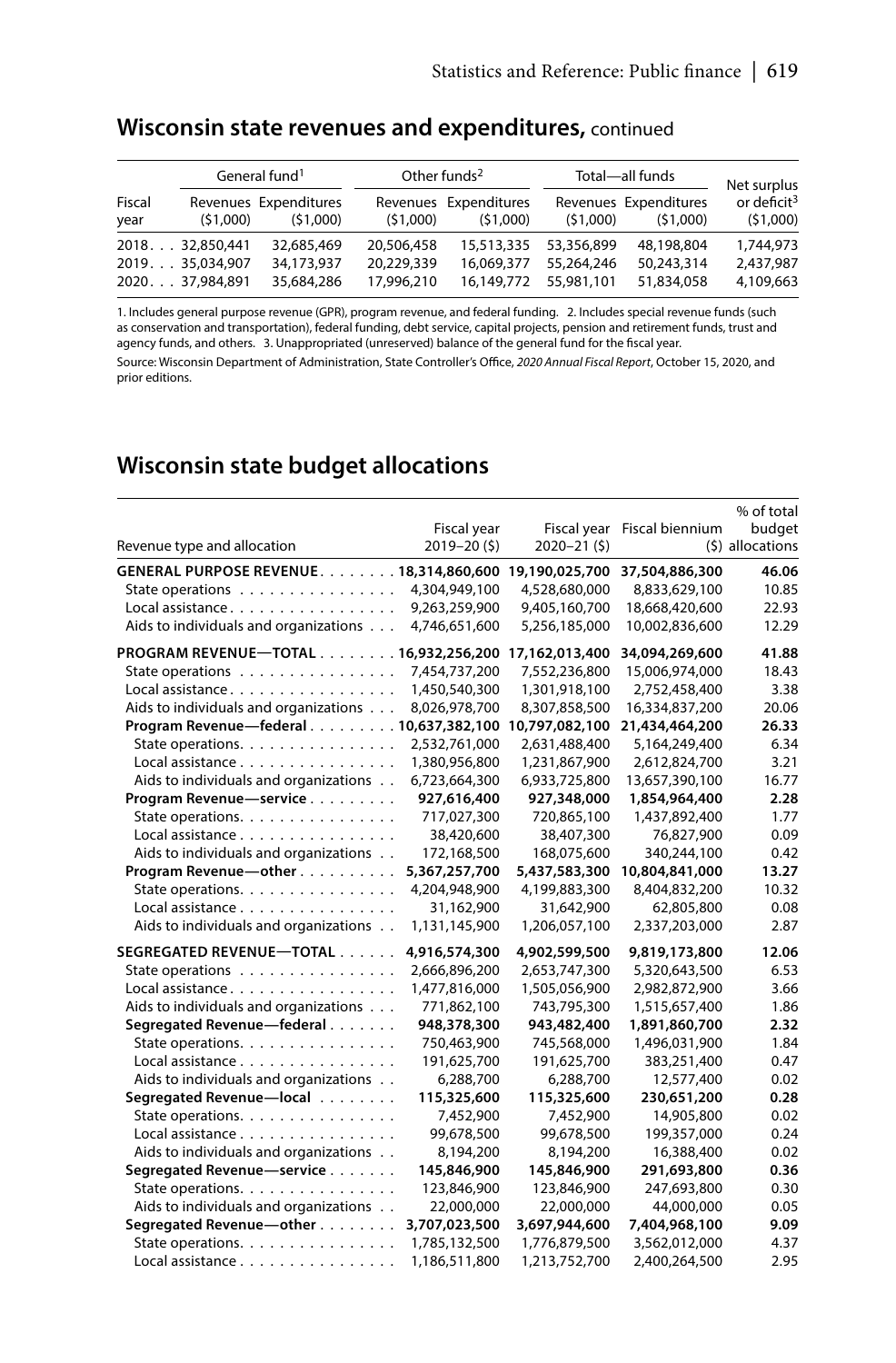#### **Wisconsin state budget allocations,** continued

| Revenue type and allocation                          | Fiscal year<br>$2019 - 20(5)$ | $2020 - 21(5)$ | Fiscal year Fiscal biennium | % of total<br>budget<br>(\$) allocations |
|------------------------------------------------------|-------------------------------|----------------|-----------------------------|------------------------------------------|
| Aids to individuals and organizations                | 735,379,200                   | 707.312.400    | 1.442.691.600               | 1.77                                     |
| FEDERAL REVENUE-TOTAL 11.585.760.400                 |                               | 11,740,564,500 | 23,326,324,900              | 28.65                                    |
| State operations                                     | 3,283,224,900                 | 3,377,056,400  | 6,660,281,300               | 8.18                                     |
| Local assistance.                                    | 1,572,582,500                 | 1,423,493,600  | 2.996.076.100               | 3.68                                     |
| Aids to individuals and organizations                | 6,729,953,000                 | 6.940.014.500  | 13,669,967,500              | 16.79                                    |
| TOTAL-ALL SOURCES 40,163,691,100 41,254,638,600      |                               |                | 81,418,329,700              | 100.00                                   |
| State operations 14,426,582,500                      |                               | 14.734.664.100 | 29.161.246.600              | 35.82                                    |
| Local assistance. 12,191,616,200                     |                               | 12.212.135.700 | 24.403.751.900              | 29.97                                    |
| Aids to individuals and organizations 13,545,492,400 |                               | 14,307,838,800 | 27.853.331.200              | 34.21                                    |

Definitions: **General purpose revenue**—general taxes, miscellaneous receipts, and revenues collected by state agencies that are paid into the general fund, lose their identity, and are available for appropriation by the legislature. **Program revenue**—revenues paid into the general fund and credited by law to an appropriation used to finance a specific program or agency. **Segregated fund revenue**—revenues deposited, by law, into funds other than the general fund and available only for the purposes for which such funds were created. **Federal revenue**—money received from the federal government (may be disbursed either through a segregated fund or through the general fund). **Service revenue**—money transferred between or within state agencies for reimbursement for services rendered or materials purchased. **State operations** amounts budgeted to operate programs carried out by state government. **Local assistance**—amounts budgeted as state aids to assist programs carried out by local governmental units in Wisconsin.

Source: Wisconsin Department of Administration, State Budget Office, departmental data, March 2021.

#### **Annual appropriation obligations of the state of Wisconsin**

| Category                                | Amount of debt | Amount outstanding<br>issued <sup>1</sup> (\$1,000) December 15, 2020 (\$1,000) |
|-----------------------------------------|----------------|---------------------------------------------------------------------------------|
| General fund annual appropriation bonds | 3.252.620      | 2.977.575                                                                       |
|                                         | 139,645        | 73.676                                                                          |
|                                         | 3,392,265      | 3.051.251                                                                       |

Note: Appropriation obligations are not general obligations of the state, and they do not constitute "public debt" of the state as that term is used in the Wisconsin Constitution and in the Wisconsin Statutes. The payment of the principal of, and interest on, appropriation obligations is subject to annual appropriation. The state has no legal obligation to make these appropriations and incurs no liability to the owners of the appropriation obligations if it does not do so.

1. Amounts do not include refunding bonds, which do not count against the respective authorizations.

Source: Wisconsin Department of Administration, Division of Executive Budget and Finance, departmental data, March 2021.

#### **Wisconsin state revenues, all funds**

|                                                                                                              | Fiscal year | Fiscal year | Fiscal year |
|--------------------------------------------------------------------------------------------------------------|-------------|-------------|-------------|
|                                                                                                              | $2017 - 18$ | 2018-19     | 2019-20     |
|                                                                                                              | (51,000)    | (51.000)    | (51,000)    |
|                                                                                                              |             |             |             |
|                                                                                                              |             |             |             |
|                                                                                                              |             |             |             |
|                                                                                                              |             |             |             |
|                                                                                                              |             |             |             |
|                                                                                                              | 893.892     | 1,338,063   | 1,607,873   |
|                                                                                                              | 6.128.097   | 6.357.466   | 6.515.718   |
| General sales and use. $\ldots$ , $\ldots$ , $\ldots$ , $\ldots$ , $\ldots$ , $\ldots$ , $\ldots$ , $\ldots$ | 5,448,118   | 5,695,548   | 5,836,215   |
|                                                                                                              | 538.898     | 514,273     | 523.557     |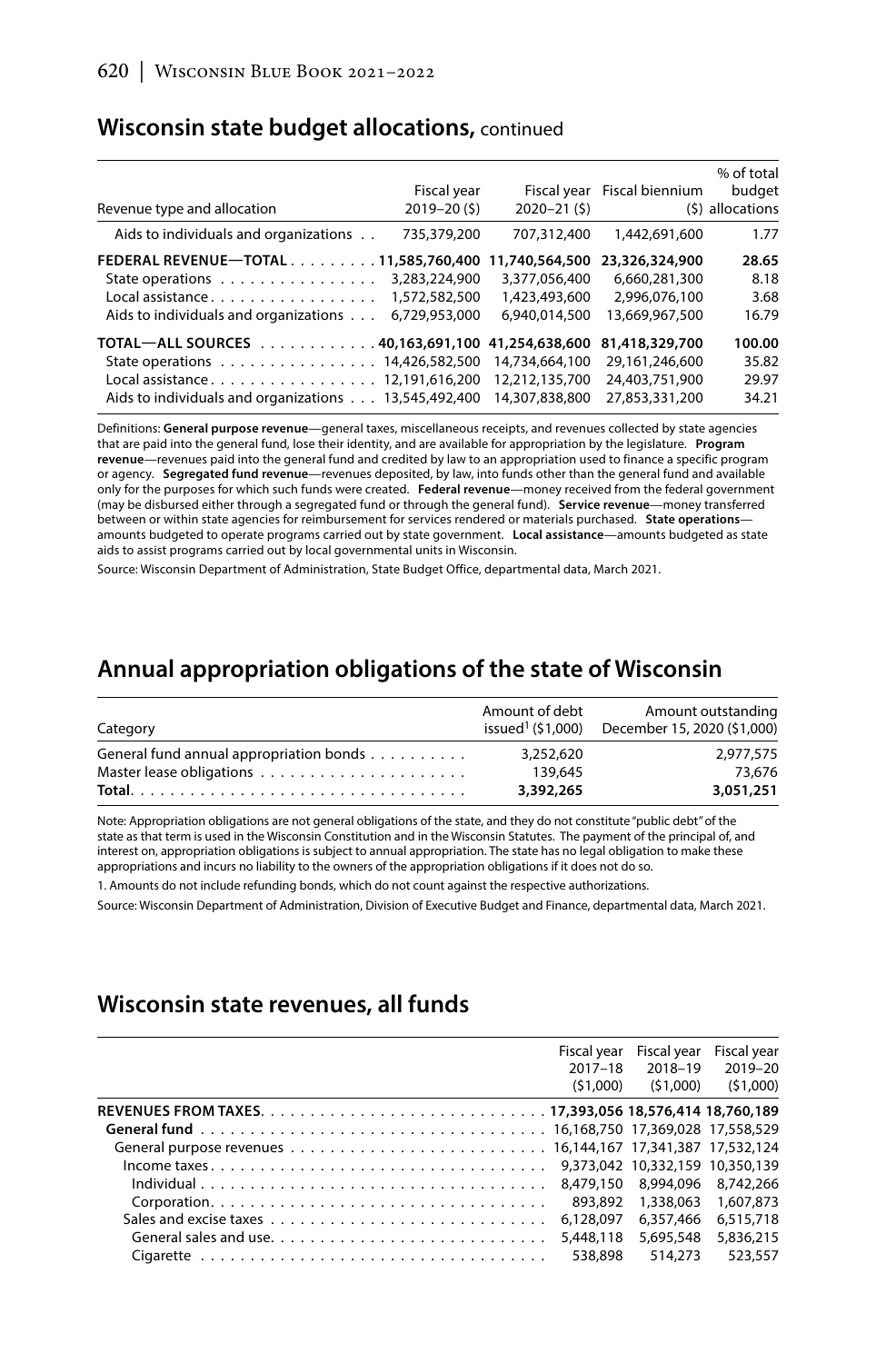### **Wisconsin state revenues, all funds,** continued

|                                                                                           | Fiscal year              | Fiscal year                      | Fiscal year         |
|-------------------------------------------------------------------------------------------|--------------------------|----------------------------------|---------------------|
|                                                                                           | $2017 - 18$<br>(51,000)  | 2018-19<br>(51,000)              | 2019-20<br>(51,000) |
|                                                                                           | 80,202                   | 85,521                           | 91,364              |
| Vapor products. $\dots \dots \dots \dots \dots \dots \dots \dots \dots \dots \dots \dots$ |                          |                                  | 1,319               |
|                                                                                           | 51,970                   | 53,600                           | 54,776              |
| Malt beverage (beer) $\ldots \ldots \ldots \ldots \ldots \ldots \ldots \ldots \ldots$     | 8,909                    | 8,524                            | 8,487               |
|                                                                                           | 365,343                  | 364,941                          | 357,152             |
|                                                                                           | 235,390                  | 231,474                          | 225,411             |
| Municipal light, heat, and power                                                          | 3,065                    | 2,695                            | 2,729               |
|                                                                                           | 63,591                   | 67,197                           | 66,173              |
|                                                                                           | 45,531                   | 44,884                           | 44,513              |
|                                                                                           | 12,464                   | 13,353                           | 12,752              |
|                                                                                           | 4,802                    | 4,714                            | 4.445               |
|                                                                                           | 434                      | 601                              | 473                 |
|                                                                                           |                          |                                  |                     |
| Utility tax (refunds) interest and penalties.                                             | 66                       | 23                               | 656                 |
|                                                                                           | $-33$                    | 6                                | 41                  |
|                                                                                           | 277,718                  | 286.815                          | 309.074             |
|                                                                                           | 186,273                  | 194,356                          | 217,381             |
| Real estate transfer fee                                                                  | 76,600                   | 77,388                           | 77,430              |
|                                                                                           | 14,795                   | 15,023                           | 14,263              |
|                                                                                           | 50                       | 48                               |                     |
|                                                                                           | 24,583                   | 27,641                           | 26,405              |
|                                                                                           | 20,570                   | 22,398                           | 23.122              |
|                                                                                           | $\overline{\phantom{0}}$ | $\overline{\phantom{0}}$         |                     |
|                                                                                           | 905                      | 985                              | 776                 |
|                                                                                           | 480                      | 507                              | 390                 |
|                                                                                           | 2,133                    | 3,153                            | 1,439               |
|                                                                                           | 495                      | 598                              | 678                 |
|                                                                                           |                          |                                  |                     |
|                                                                                           | 1,065,936                | 1,066,310                        | 1,022,464           |
|                                                                                           | 6,176                    | 7,375                            | 7,047               |
|                                                                                           | 40,765                   | 42,960                           | 42,020              |
|                                                                                           | 1,338                    | 1,315                            | 1,264<br>9,325      |
|                                                                                           | 9,005                    | 10,136                           |                     |
|                                                                                           |                          |                                  | $-796$              |
| Forestry mill tax                                                                         | 22,335<br>1,318          | $-21$<br>497                     | 1,289               |
|                                                                                           |                          |                                  |                     |
|                                                                                           | 1                        |                                  | 533                 |
|                                                                                           | 619                      | 561<br>$\mathbf{1}$              | 1                   |
|                                                                                           | 1                        | 51,262                           | 83,892              |
| <b>Historical Preservation Partnership Trust</b>                                          | 51,073                   | 9                                |                     |
| Economic development fund temporary service charges                                       | 25,739                   | 26,981                           | 34,621              |
|                                                                                           |                          |                                  |                     |
|                                                                                           |                          |                                  |                     |
|                                                                                           |                          | 11,149,472 12,115,331 15,033,737 |                     |
|                                                                                           | 1,779,406                | 1,867,293                        | 1,960,681           |
|                                                                                           | 4,457,319                | 4,512,950                        | 4,404,752           |
|                                                                                           | 3,827,381                | 3,774,485                        | 3,831,957           |
|                                                                                           | 8,849,596                | 8,284,624                        | 5,511,010           |
|                                                                                           | 667,540                  | 685,800                          | 660,447             |
|                                                                                           | 703,623                  | 447,615                          | 1,052,808           |
|                                                                                           | 2,627,829                | 2,942,375                        | 3,006,119           |
|                                                                                           | 399,111                  | 316,775                          | 377,793             |
|                                                                                           | 1,502,566                | 1,740,584                        | 1,381,608           |
|                                                                                           |                          |                                  |                     |
|                                                                                           |                          |                                  |                     |

—Represents zero.

Source: Wisconsin Department of Administration, State Controller's Office, *2020 Annual Fiscal Report*, October 15, 2020.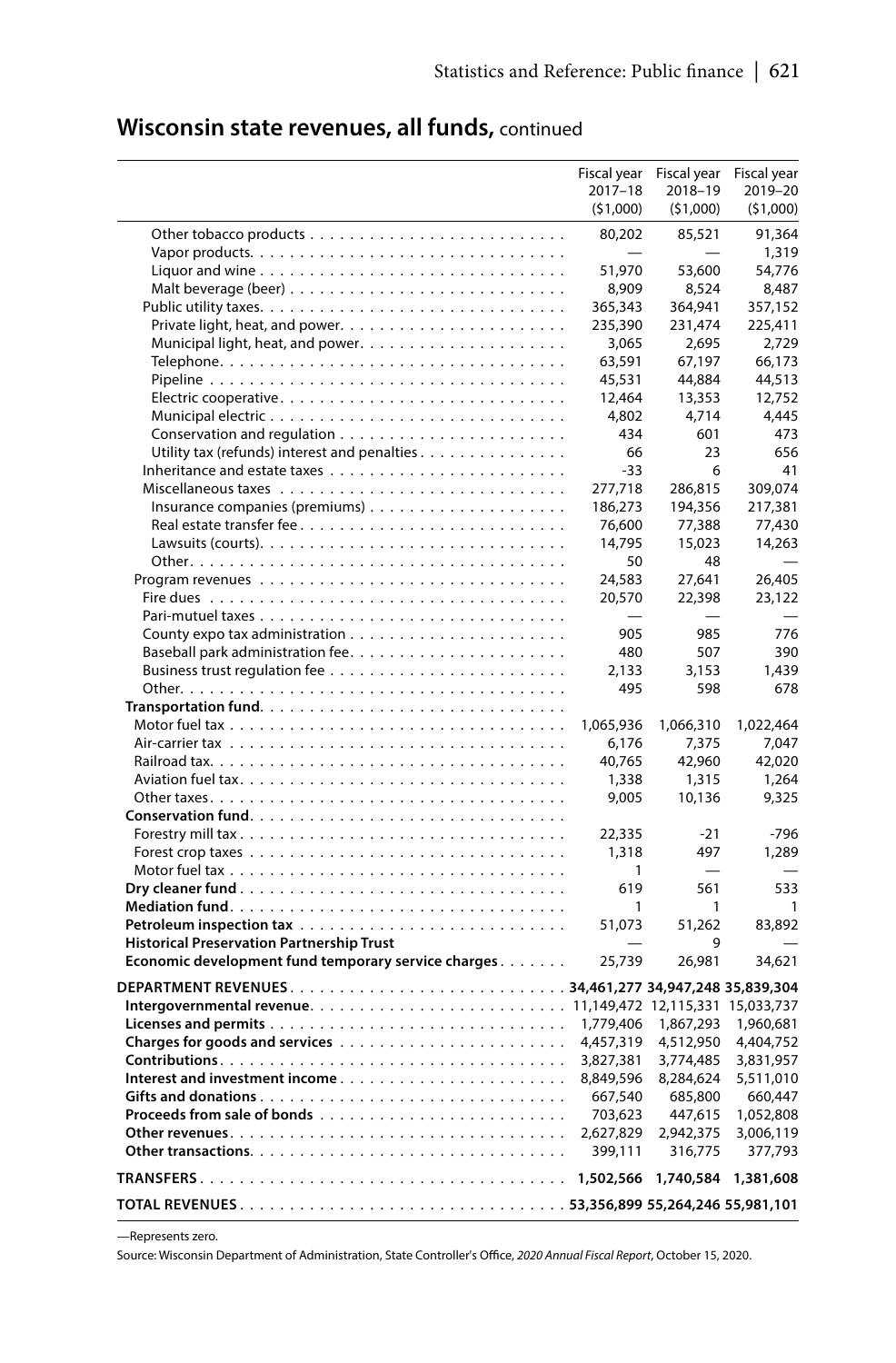#### **Revenue bonds of the state of Wisconsin**

| Program funded                                  | Amount of debt<br>authorized<br>(51,000) | issued <sup>1</sup><br>(51.000) | Amount Amount outstanding<br>December 15, 2020<br>(51,000) |
|-------------------------------------------------|------------------------------------------|---------------------------------|------------------------------------------------------------|
| Transportation facilities and highway projects. | 4.197.628                                | 3,968,817                       | 1,670,565                                                  |
| Clean Water/Environmental Improvement           |                                          |                                 |                                                            |
|                                                 | 2.526.700                                | 1.916.245                       | 307.760                                                    |
| Petroleum environmental cleanup                 | 436,000                                  | 387,550                         |                                                            |
|                                                 | 7,160,328                                | 6,272,612                       | 1,978,325                                                  |

Note: Revenue bonds are issued for purposes and amounts specifically authorized by the legislature. This debt is not a legal obligation of the state and is not subject to existing debt limitations.

—Represents zero.

1. Amounts do not include refunding bonds, which do not count against the respective authorizations.

Source: Wisconsin Department of Administration, Division of Executive Budget and Finance, departmental data, March 2021.

### **Wisconsin state government expenditures**

|                                                  | Fiscal year 2018-19         |       | Fiscal year 2019-20         |       |  |
|--------------------------------------------------|-----------------------------|-------|-----------------------------|-------|--|
| Function                                         | Amount<br>(\$1,000) Percent |       | Amount<br>(\$1,000) Percent |       |  |
|                                                  |                             | 90.16 | 46,713,948                  | 90.12 |  |
|                                                  | 860.086                     | 1.71  | 1,123,939                   | 2.17  |  |
| Agriculture, Trade and Consumer Protection       | 104,047                     | 0.21  | 104,925                     | 0.20  |  |
| Board on Aging and Long Term Care                | 3,400                       | 0.01  | 3.491                       | 0.01  |  |
| Board for People with Developmental Disabilities | 3,404                       | 0.01  | 1,907                       | 0.00  |  |
| Child Abuse and Neglect Prevention Board         | 3,481                       | 0.01  | 2,674                       | 0.01  |  |
|                                                  | 2,154,800                   | 4.29  | 2,296,578                   | 4.43  |  |
|                                                  | 1,249,783                   | 2.49  | 1,300,385                   | 2.51  |  |
|                                                  | 48.445                      | 0.10  | 52.256                      | 0.10  |  |
| Educational Communications Board.                | 17,988                      | 0.04  | 17.779                      | 0.03  |  |
|                                                  | 5,078                       | 0.01  | 8,617                       | 0.02  |  |
|                                                  | 7,937,002                   | 15.80 | 8.004.833                   | 15.44 |  |
| Employment Relations Commission.                 | 905                         | 0.00  | 930                         | 0.00  |  |
| Environmental Improvement Program                | 113.954                     | 0.23  | 78.833                      | 0.15  |  |
|                                                  | 1.065                       | 0.00  | 1,202                       | 0.00  |  |
|                                                  | 17,833                      | 0.04  | 19,665                      | 0.04  |  |
| Fox River Navigation System Authority            | 125                         | 0.00  | 125                         | 0.00  |  |
|                                                  | 3,827                       | 0.01  | 3.843                       | 0.01  |  |
|                                                  | 12,845,410                  | 25.57 | 13,720,485                  | 26.47 |  |
|                                                  | 141,481                     | 0.28  | 137,120                     | 0.26  |  |
|                                                  | 29,836                      | 0.06  | 27,874                      | 0.05  |  |
| Insurance Commissioner                           | 55.785                      | 0.11  | 46,562                      | 0.09  |  |
|                                                  | 47,092                      | 0.09  | 58,477                      | 0.11  |  |
|                                                  | 222,860                     | 0.44  | 220,158                     | 0.42  |  |
| Kickapoo Reserve Management Board                | 1.119                       | 0.00  | 1.054                       | 0.00  |  |
| Labor and Industry Review Commission             | 2,269                       | 0.00  | 2,240                       | 0.00  |  |
|                                                  | 377                         | 0.00  | 441                         | 0.00  |  |
|                                                  | 221                         | 0.00  | 224                         | 0.00  |  |
|                                                  | 10,134                      | 0.02  | 10,408                      | 0.02  |  |
|                                                  | 121,091                     | 0.24  | 134.089                     | 0.26  |  |
|                                                  | 630,676                     | 1.26  | 632,144                     | 1.22  |  |
|                                                  | 89,211                      | 0.18  | 90.181                      | 0.17  |  |
|                                                  | 7,002,797                   | 13.94 | 7,184,833                   | 13.86 |  |
|                                                  | 1,531                       | 0.00  | 1,454                       | 0.00  |  |
|                                                  | 30,433                      | 0.06  | 50,029                      | 0.10  |  |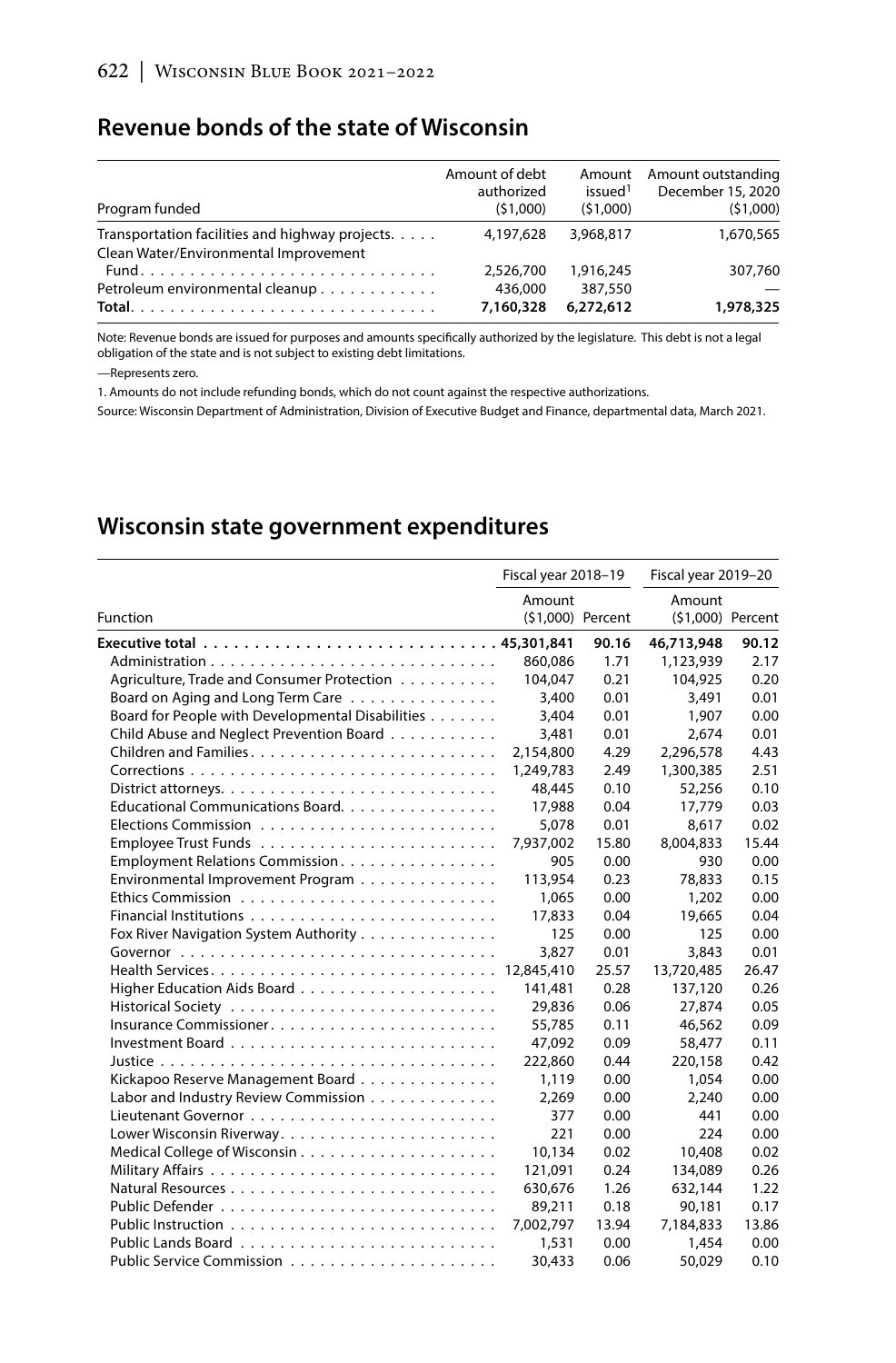|                                                                                          | Fiscal year 2018-19 |        |                   | Fiscal year 2019-20 |
|------------------------------------------------------------------------------------------|---------------------|--------|-------------------|---------------------|
|                                                                                          | Amount              |        | Amount            |                     |
| Function                                                                                 | (\$1,000) Percent   |        | (\$1,000) Percent |                     |
|                                                                                          | 642.222             | 1.28   | 666,090           | 1.29                |
|                                                                                          | 57,041              | 0.11   | 55.671            | 0.11                |
|                                                                                          | 251                 | 0.00   | 264               | 0.00                |
|                                                                                          | 31.119              | 0.06   | 29,899            | 0.06                |
|                                                                                          | 551,187             | 1.10   | 562.927           | 1.09                |
|                                                                                          | 17,558              | 0.03   | 13,518            | 0.03                |
| $Transportation \dots \dots \dots \dots \dots \dots \dots \dots \dots \dots \dots \dots$ | 3,208,999           | 6.39   | 3,154,801         | 6.09                |
|                                                                                          | 135                 | 0.00   | 122               | 0.00                |
|                                                                                          | 6,498,925           | 12.93  | 6,406,848         | 12.36               |
|                                                                                          | 159,553             | 0.32   | 122,337           | 0.24                |
| Wisconsin Economic Development Corporation                                               | 41,551              | 0.08   | 40.551            | 0.08                |
| Workforce Development                                                                    | 335,755             | 0.67   | 321.165           | 0.62                |
|                                                                                          | 143,404             | 0.29   | 148,000           | 0.29                |
|                                                                                          | 73,209              | 0.15   | 75,475            | 0.15                |
|                                                                                          | 2,813,112           | 5.60   | 2,862,194         | 5.52                |
|                                                                                          | 154,339             | 0.31   | 206,876           | 0.40                |
|                                                                                          | 70,615              | 0.14   | (26, 341)         | $-0.05$             |
|                                                                                          | 961.641             | 1.91   | 1,029,589         | 1.99                |
|                                                                                          | 21,824              | 0.04   | 23,066            | 0.04                |
|                                                                                          | 703,328             | 1.40   | 801,250           | 1.55                |
|                                                                                          |                     | 100.00 | 51,834,057        | 100.00              |

### **Wisconsin state government expenditures,** continued

Source: Wisconsin Department of Administration, State Controller's Office, *Appendix to Annual Fiscal Report (Budgetary Basis*), 2019 and 2020.

### **Debt of the state of Wisconsin, 1980–2019**

|       |                                            |          | Amount incurred<br>during calendar year |           |       | Amount outstanding January 1                    |
|-------|--------------------------------------------|----------|-----------------------------------------|-----------|-------|-------------------------------------------------|
|       | Annual debt<br>limit <sup>1</sup> (51,000) | (51,000) | Total % of debt<br>limit                | (51,000)  | (5)   | Total Per capita % of state as-<br>sessed value |
| 1980. | 813,604                                    | 123,500  | 15.2                                    | 1,916,177 | 407   | 1.77                                            |
| 1985. | 922,661                                    | 440,955  | 47.8                                    | 2,153,152 | 508   | 1.96                                            |
| 1990. | 1,060,277                                  | 484,099  | 45.7                                    | 2,566,496 | 568   | 1.97                                            |
| 1995. | 1,511,536                                  | 368,322  | 24.4                                    | 3,244,079 | 637   | 1.64                                            |
| 2000. | 2,147,411                                  | 538.795  | 25.1                                    | 3,942,659 | 735   | 1.49                                            |
| 2001. | 2,343,628                                  | 485,645  | 20.7                                    | 4,270,718 | 790   | 1.42                                            |
| 2002. | 2,514,949                                  | 481.000  | 19.1                                    | 4.452.626 | 819   | 1.40                                            |
| 2003. | 2,705,327                                  | 499,030  | 18.5                                    | 4,682,045 | 855   | 1.33                                            |
| 2004. | 2,933,909                                  | 664,435  | 22.6                                    | 4,794,398 | 871   | 1.31                                            |
| 2005. | 3,209,502                                  | 571,990  | 17.8                                    | 5,116,439 | 924   | 1.27                                            |
| 2006. | 3,517,374                                  | 891.285  | 25.3                                    | 5,445,615 | 980   | 1.26                                            |
| 2007. | 3,734,403                                  | 483,280  | 12.9                                    | 5,898,647 | 1,053 | 1.18                                            |
| 2008. | 3,857,955                                  | 493,635  | 12.8                                    | 5,893,590 | 1,047 | 1.19                                            |
| 2009. | 3,839,340                                  | 542,765  | 14.1                                    | 6.146.978 | 1,087 | 1.27                                            |
| 2010. | 3,719,281                                  | 809.293  | 21.8                                    | 6,481,010 | 1,139 | 1.49                                            |
| 2011. | 3,651,482                                  | 896,260  | 24.5                                    | 7,407,431 | 1,298 | 1.62                                            |
| 2012. | 3,533,194                                  | 735,585  | 20.8                                    | 7,878,628 | 1,377 | 1.78                                            |
| 2013. | 3,506,269                                  | 642,295  | 18.3                                    | 8,385,973 | 1,462 | 1.78                                            |
| 2014. | 3,596,100                                  | 598.170  | 16.6                                    | 8,344,531 | 1.451 | 1.70                                            |
| 2015. | 3,679,519                                  | 750,475  | 20.4                                    | 8,134,099 | 1,412 | 1.68                                            |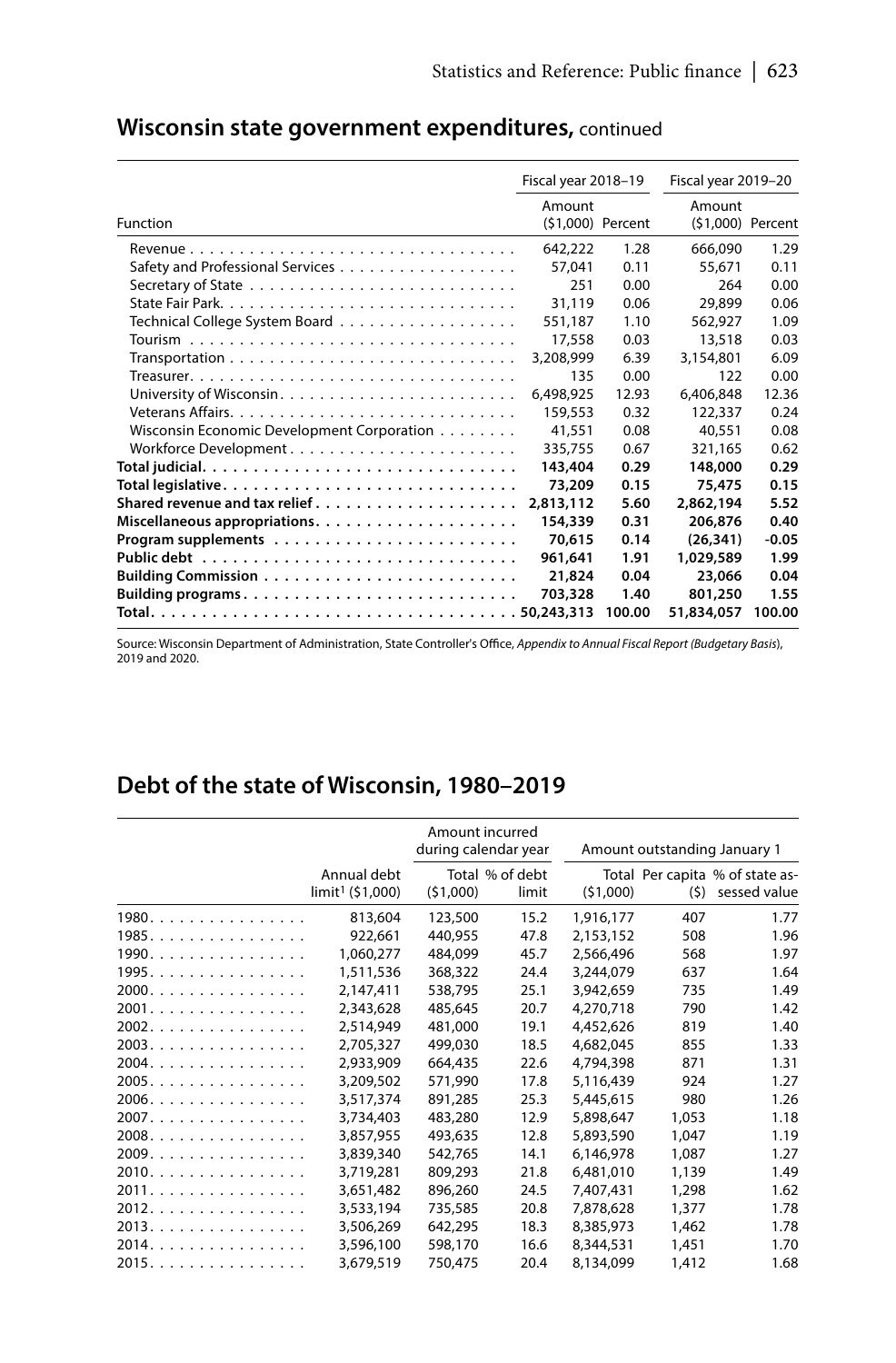|       | Annual debt<br>limit <sup>1</sup> (51,000) | Amount incurred<br>during calendar year |                          |           | Amount outstanding January 1 |                                                       |
|-------|--------------------------------------------|-----------------------------------------|--------------------------|-----------|------------------------------|-------------------------------------------------------|
|       |                                            | (51,000)                                | Total % of debt<br>limit | (51,000)  |                              | Total Per capita % of state as-<br>$(5)$ sessed value |
| 2016. | 3,788,432                                  | 713,305                                 | 18.8                     | 8.238.759 | 1.427                        | 1.66                                                  |
| 2017. | 3,944,844                                  | 607,975                                 | 15.4                     | 8.389.198 | 1,448                        | 1.55                                                  |
| 2018. | 4.121.495                                  | 547.290                                 | 13.3                     | 8.155.030 | 1,403                        | 1.48                                                  |
| 2019. | 4,356,545                                  | 539,415                                 | 12.4                     | 8,212,806 | 1.411                        | 1.41                                                  |

#### **Debt of the state of Wisconsin, 1980–2019,** continued

1. The debt limit for each calendar year is derived through a formula specified in section 18.05, Wis. Stats.

Source: Wisconsin Department of Administration, Division of Executive Budget and Finance, departmental data, March 2021.

#### **Debt of the state of Wisconsin, December 2020**

| Type                                                                                               | Amount outstanding (\$1,000) |
|----------------------------------------------------------------------------------------------------|------------------------------|
| Tax supported debt $\ldots \ldots \ldots \ldots \ldots \ldots \ldots \ldots \ldots \ldots \ldots$  | 5,480,843                    |
| General fund $\ldots \ldots \ldots \ldots \ldots \ldots \ldots \ldots \ldots \ldots \ldots \ldots$ | 3.892.195                    |
|                                                                                                    | 1,588,648                    |
|                                                                                                    | 1.925.932                    |
|                                                                                                    | 7,406,775                    |

1. Includes the Transportation Fund and certain administrative facilities for the Wisconsin Department of Natural Resources. 2. Revenue supported debt includes debt that is issued with initial expectation that revenues and other proceeds from the operation of the programs or facilities financed will amortize the debt without recourse to the general fund.

Source: Wisconsin Department of Administration, Division of Executive Budget and Finance, departmental data, March 2021.

### **Debt of Wisconsin state authorities**

| Authority                                             | Amount outstanding (\$1,000) |
|-------------------------------------------------------|------------------------------|
| Wisconsin Health and Educational Facilities Authority | 9.115.6881                   |
| Wisconsin Housing and Economic Development Authority. | 1.969.6262                   |

Note: State authority debt is not an obligation of the State of Wisconsin.

1. As of 6/30/20. 2. As of 12/31/20.

Source: Data provided by the respective authorities.

### **Debt of Wisconsin local governments**

| Year (Dec. 31) | Counties<br>(mil. dol.) | Cities<br>$(mil.$ dol.) | Villages | Towns<br>$(mil. dol.)$ $(mil. dol.)$ | Total<br>$(mil.$ dol.) |
|----------------|-------------------------|-------------------------|----------|--------------------------------------|------------------------|
|                | 192.5                   | 548.1                   | 22.5     | 9.2                                  | 772.3                  |
|                | 261.0                   | 598.7                   | 69.8     | 26.2                                 | 955.7                  |
|                | 532.5                   | 1.320.4                 | 227.6    | 75.2                                 | 2.155.7                |
| $1995$ 1,221.6 |                         | 2.082.8                 | 418.7    | 193.8                                | 3.916.9                |
|                |                         | 3.718.5                 | 1.098.0  | 308.5                                | 6.878.8                |
|                |                         | 4,468.2                 | 1,440.1  | 374.6                                | 8.727.7                |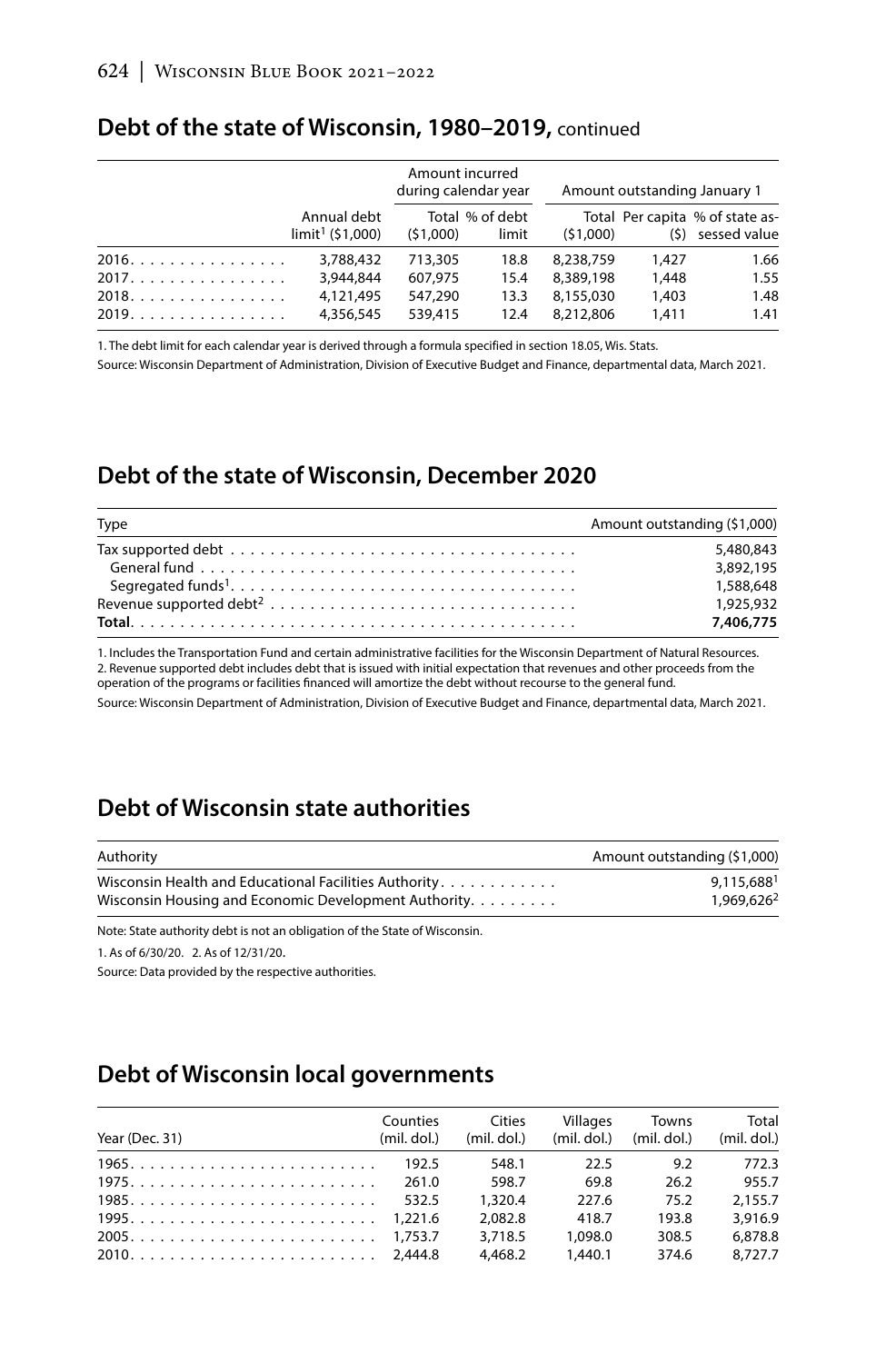| Year (Dec. 31) | Counties<br>(mil. dol.) | Cities<br>$(mil.$ dol.) | Villages           | Towns<br>$(mil. dol.)$ $(mil. dol.)$ | Total<br>(mil. dol.) |
|----------------|-------------------------|-------------------------|--------------------|--------------------------------------|----------------------|
|                |                         | 4.713.3                 | 1.560.9            | 338.6                                | 8,990.9              |
|                |                         | 5.026.9                 | 1,632.0            | 341.0                                | 9.352.6              |
|                |                         | 5.139.0                 | 1.773.7            | 350.7                                | 9.816.6              |
|                |                         | 5,399.0<br>5.607.8      | 1.858.9<br>2.032.6 | 376.9<br>429.8                       | 10.225.5<br>10,680.4 |
|                |                         |                         |                    |                                      |                      |

#### **Debt of Wisconsin local governments,** continued

Sources: Wisconsin Department of Revenue, *Indebtedness 1981* and prior editions; Wisconsin Department of Revenue, Division of State and Local Finance, Bureau of Local Government Services, *County and Municipal Revenues and Expenditures 2019*, and prior editions.

#### **Debt of Wisconsin school districts and technical college districts**

| Year (June 30) | School<br>districts<br>$(mil.$ dol.) | Technical col-<br>lege districts<br>$(mil.$ dol.) | Total<br>(mil. dol) |
|----------------|--------------------------------------|---------------------------------------------------|---------------------|
|                | 336.6                                | X                                                 | 336.6               |
|                | 798.7                                | 97.2                                              | 895.9               |
|                | 448.7                                | 64.7                                              | 513.4               |
|                | 2.104.9                              | 192.8                                             | 2.297.7             |
|                | 5,335.5                              | 461.4                                             | 5.796.9             |
|                | 4.863.7                              | 510.2                                             | 5.373.9             |
|                | 4.916.4                              | 886.4                                             | 5.802.8             |
|                | 4.989.8                              | 913.4                                             | 5.903.2             |
|                | 5.763.2                              | 916.2                                             | 6.679.4             |
|                | 6.307.8                              | 934.8                                             | 7.242.6             |
|                | 7.468.5                              | 908.8                                             | 8.377.4             |
|                | 7.552.1                              | 907.4                                             | 8.459.5             |

X–Not applicable. Technical college districts did not have authority to incur debt prior to 1967.

Sources: Wisconsin Department of Public Instruction, departmental data, March 2021; Wisconsin Technical College System Board, departmental data, March 2021.

#### **Federal aids to Wisconsin**

|                                                                          |                        | Aid received by<br>Wisconsin (\$1,000) |                                    | Disbursed to local<br>qovernments (\$1,000) | Aid to individuals and<br>organizations (\$1,000) |         |
|--------------------------------------------------------------------------|------------------------|----------------------------------------|------------------------------------|---------------------------------------------|---------------------------------------------------|---------|
| Agency administering aid                                                 | Fiscal year<br>2018-19 | Fiscal year<br>2019-20                 | Fiscal year Fiscal year<br>2018-19 | 2019-20                                     | Fiscal year Fiscal year<br>2018-19                | 2019-20 |
| Administration                                                           | 168,803                | 2,177,532                              | 142.038                            | 142,491                                     | 15,279                                            | 16,332  |
| Agriculture, Trade and Consumer<br>Protection<br>Child Abuse and Neglect | 14,600                 | 14,899                                 |                                    |                                             |                                                   |         |
| Prevention Board                                                         | 491                    | 521                                    |                                    |                                             | 516                                               | 382     |
| Children and Families                                                    | 619.883                | 733,486                                | 113.655                            | 112,367                                     | 414,372                                           | 425,790 |
| Clean Water Fund Program <sup>1</sup>                                    | 54,878                 | 75,768                                 | 58,865                             | 67.028                                      |                                                   |         |
| Corrections                                                              | 1.991                  | 3,282                                  |                                    |                                             |                                                   |         |
| Elections Commission.<br>Government Accountability                       | 505                    | 15,905                                 |                                    |                                             |                                                   |         |
| Board                                                                    |                        |                                        |                                    |                                             |                                                   |         |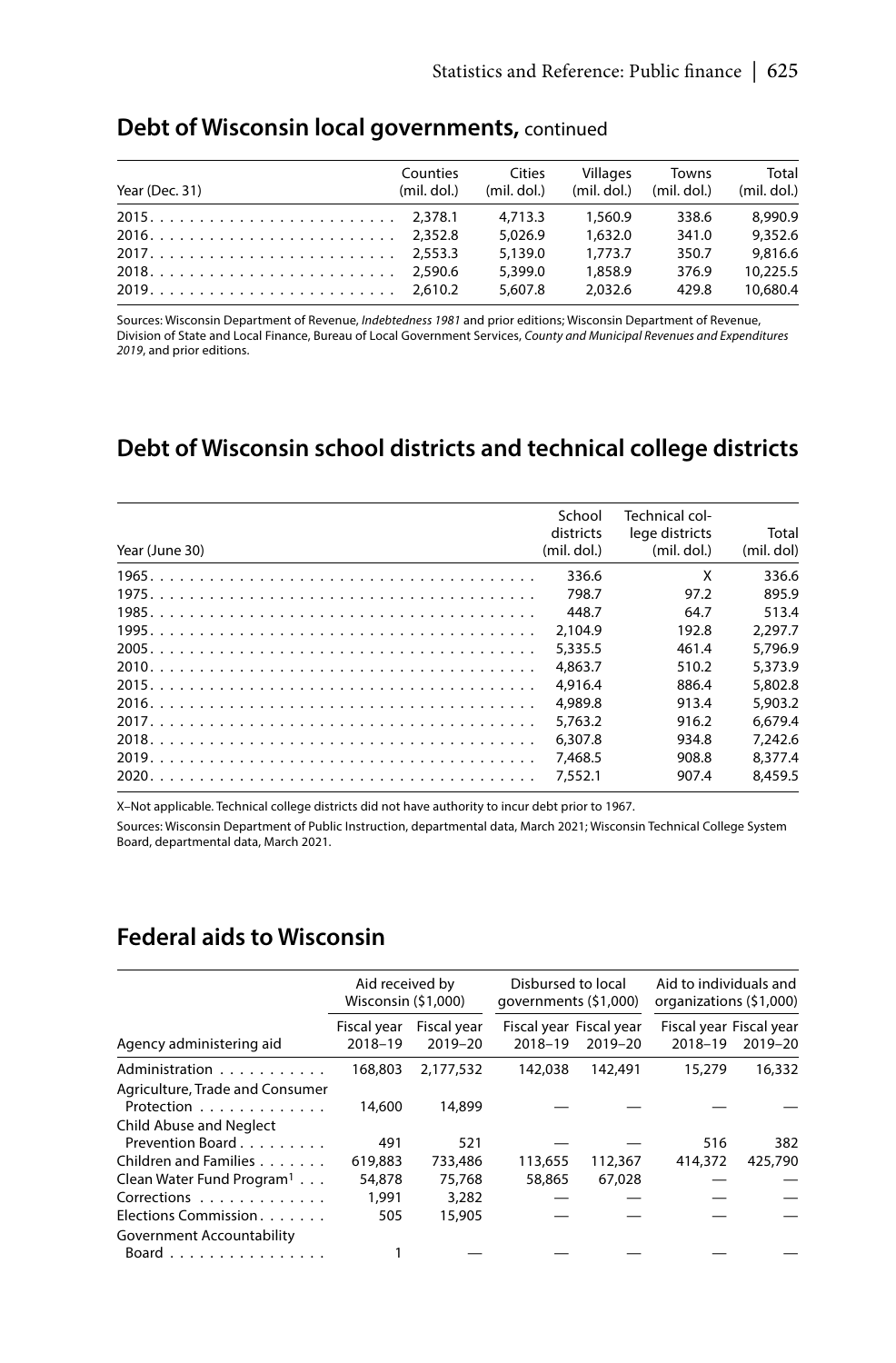|                                                   |                        | Aid received by<br>Disbursed to local<br>Wisconsin (\$1,000)<br>qovernments (\$1,000) |         | Aid to individuals and<br>organizations (\$1,000) |                                    |                     |
|---------------------------------------------------|------------------------|---------------------------------------------------------------------------------------|---------|---------------------------------------------------|------------------------------------|---------------------|
| Agency administering aid                          | Fiscal year<br>2018-19 | Fiscal vear<br>$2019 - 20$                                                            | 2018-19 | Fiscal year Fiscal year<br>2019-20                | Fiscal year Fiscal year<br>2018-19 | 2019-20             |
| Health Services                                   | 7,086,726              | 7,792,851                                                                             | 158,556 | 158,539                                           |                                    | 6,166,663 6,416,430 |
| Historical Society.                               | 1,193                  | 1,178                                                                                 |         |                                                   |                                    |                     |
| Insurance, Commissioner of                        |                        | 8                                                                                     |         |                                                   |                                    |                     |
| Justice $\ldots \ldots \ldots \ldots$             | 52,407                 | 49,766                                                                                | 32,194  | 36.322                                            | 1,478                              | 1.975               |
| Military Affairs.                                 | 72,777                 | 84.653                                                                                | 15,232  | 25,855                                            | 689                                | 487                 |
| Natural Resources                                 | 166,356                | 164,886                                                                               | 7,415   | 9,392                                             |                                    |                     |
| People with Developmental                         |                        |                                                                                       |         |                                                   |                                    |                     |
| Disabilities, Board for                           | 1,240                  | 1,848                                                                                 |         |                                                   | 561                                | 447                 |
| Public Instruction.                               | 814.986                | 775,752                                                                               | 687,055 | 700,357                                           | 60,385                             | 60,445              |
| Public Lands Board.                               | 55                     | 59                                                                                    | 51      | 55                                                |                                    |                     |
| Public Service Commission.                        | 4,925                  | 3,721                                                                                 |         |                                                   |                                    |                     |
| Revenue $\ldots$ , $\ldots$ , $\ldots$ , $\ldots$ |                        |                                                                                       |         |                                                   |                                    |                     |
| Safety and Professional Services                  | 65                     | 308                                                                                   |         |                                                   |                                    |                     |
| Supreme Court                                     | 665                    | 576                                                                                   |         |                                                   |                                    |                     |
| Technical College System Board                    | 28.796                 | 30,973                                                                                | 23,264  | 24,296                                            | 1.272                              | 847                 |
| Tourism.                                          | 915                    | 66                                                                                    |         |                                                   | 620                                | 714                 |
|                                                   | 1,039,065              | 1,095,460                                                                             | 191,562 | 166,739                                           | 6,676                              | 6,112               |
| University of Wisconsin System.                   | 1,622,962              | 1,632,790                                                                             |         |                                                   |                                    |                     |
| Veterans Affairs                                  | 2,698                  | 2,536                                                                                 |         |                                                   |                                    |                     |
| Workforce Development                             | 209,651                | 203,744                                                                               |         |                                                   | 79.040                             | 63.158              |
| Total.                                            |                        | 11,966,630 14,862,568                                                                 |         | 1,429,888 1,443,441                               | 6,747,552 6,993,117                |                     |

### **Federal aids to Wisconsin,** continued

Note: Aid is not necessarily disbursed in the same fiscal year in which it is received by the agency. In some cases, aid is received as reimbursement for previous expenditures.

—Represents zero.

1. Federal aid received by Wisconsin for Clean Water Fund (Environmental Improvement Program, DOA) also includes safe drinking water loan program appropriations.

Source: Wisconsin Department of Administration, State Controller's Office, *Annual Fiscal Report—Appendix*, 2019 and 2020.

### **State payments to local units of government, fiscal year 2020**

|                     |                                                |                                                    |                                  |                                              |             | Per capita <sup>6</sup> |                |
|---------------------|------------------------------------------------|----------------------------------------------------|----------------------------------|----------------------------------------------|-------------|-------------------------|----------------|
| County <sup>1</sup> | School levy<br>tax credit <sup>2</sup> $($ \$) | Shared<br>revenue<br>payments <sup>3</sup> $($ \$) | Exempt<br>property<br>aid $4(5)$ | Personal<br>property aid <sup>5</sup><br>(5) | Total (\$)  | Amount<br>(5)           | Rank           |
| Adams               | 4,269,102                                      | 1,278,417                                          | 35,167                           | 101.543                                      | 5,684,229   | 274.59                  | 64             |
| Ashland.            | 2,233,244                                      | 6,031,702                                          | 57,769                           | 189.816                                      | 8.512.531   | 536.36                  | $\overline{1}$ |
| Barron.             | 7,872,702                                      | 6,928,081                                          | 185,926                          | 437,439                                      | 15,424,147  | 331.55                  | 31             |
| Bayfield.           | 3.688.447                                      | 1.494.557                                          | 6.912                            | 51,742                                       | 5,241,659   | 341.83                  | 24             |
| $Brown. \ldots$ .   | 36,751,791                                     | 26,943,119                                         | 5,389,664                        | 3,460,488                                    | 72,545,061  | 273.94                  | 65             |
| Buffalo             | 2,229,838                                      | 2,908,040                                          | 64,433                           | 99,403                                       | 5,301,714   | 387.81                  | 10             |
| Burnett             | 3,802,314                                      | 1,180,060                                          | 20.970                           | 43,363                                       | 5,046,708   | 325.89                  | 35             |
| Calumet             | 6,913,565                                      | 3,712,154                                          | 438,541                          | 387,121                                      | 11,451,381  | 214.69                  | 72             |
| Chippewa            | 8,705,913                                      | 10.886.376                                         | 774,525                          | 792.837                                      | 21.159.650  | 323.84                  | 39             |
| $Clark. \ldots$     | 3,436,224                                      | 8,115,421                                          | 76,953                           | 487,711                                      | 12,116,308  | 348.92                  | 19             |
| Columbia.           | 9,861,729                                      | 7,871,676                                          | 202,007                          | 636,996                                      | 18,572,408  | 325.07                  | 36             |
| Crawford            | 2,159,738                                      | 3,545,942                                          | 100,133                          | 290,956                                      | 6,096,769   | 365.54                  | 14             |
| Dane $\ldots$       | 122,510,828                                    | 26,113,050                                         | 16,880,920                       | 8,878,254                                    | 174,383,051 | 320.91                  | 40             |
| Dodge $\ldots$ .    | 11,268,610                                     | 12,847,967                                         | 442.012                          | 1,365,598                                    | 25.924.186  | 288.03                  | 58             |
| Door. $\ldots$      | 7,237,538                                      | 1,500,430                                          | 134,238                          | 338,110                                      | 9,210,315   | 320.14                  | 41             |
| Douglas. $\ldots$ . | 6,568,881                                      | 11,125,873                                         | 129,904                          | 723,287                                      | 18,547,946  | 419.20                  | 6              |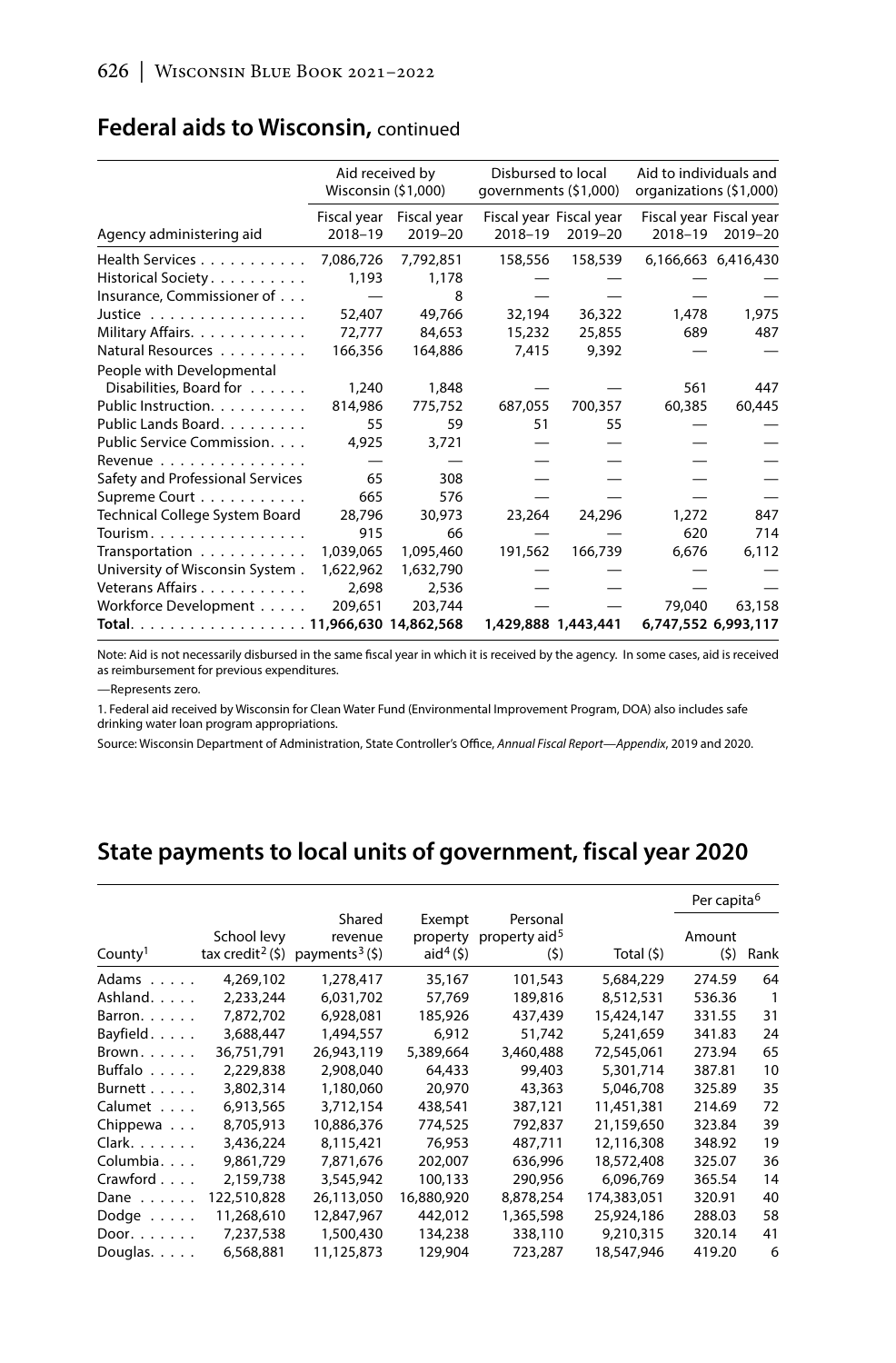# **State payments to local units of government, fiscal year 2020,**

continued

|                      |                                 |                               |             |                                    |             | Per capita <sup>6</sup> |                |
|----------------------|---------------------------------|-------------------------------|-------------|------------------------------------|-------------|-------------------------|----------------|
|                      |                                 | Shared                        | Exempt      | Personal                           |             |                         |                |
|                      | School levy                     | revenue                       |             | property property aid <sup>5</sup> |             | Amount                  |                |
| County <sup>1</sup>  | tax credit <sup>2</sup> $($ \$) | payments <sup>3</sup> $($ \$) | $aid4(\xi)$ | (5)                                | Total (\$)  | (\$)                    | Rank           |
| $Dunn \ldots \ldots$ | 5,382,998                       | 8,029,864                     | 187,514     | 910,812                            | 14,511,189  | 324.00                  | 37             |
| Eau Claire.          | 14,240,180                      | 13,358,687                    | 1,213,018   | 1,215,677                          | 30,027,561  | 288.84                  | 56             |
| Florence             | 1,034,946                       | 339,013                       | 5,382       | 25,448                             | 1,404,790   | 314.48                  | 44             |
| Fond du Lac          | 13,244,232                      | 15,020,867                    | 1,090,943   | 1,530,621                          | 30,886,663  | 295.93                  | 52             |
| Forest               | 2,061,370                       | 985,232                       | 17,072      | 24,585                             | 3,088,259   | 336.30                  | 27             |
| Grant $\ldots$       | 6,160,883                       | 12,382,265                    | 157,665     | 358,621                            | 19,059,435  | 362.54                  | 16             |
| Green $\ldots$       | 5,979,543                       | 3,917,377                     | 600,642     | 468,348                            | 10,965,911  | 296.64                  | 51             |
| Green Lake.          | 3,414,412                       | 3,147,976                     | 92,168      | 369,648                            | 7,024,206   | 366.26                  | 13             |
| lowa                 | 4,017,174                       | 2,265,258                     | 625,567     | 585,847                            | 7,493,846   | 313.35                  | 45             |
| $lron \ldots \ldots$ | 1,307,826                       | 1,369,098                     | 4,202       | 35,849                             | 2,716,975   | 459.80                  | 3              |
| Jackson              | 3,053,341                       | 3,109,543                     | 90,914      | 712,849                            | 6,966,647   | 334.48                  | 29             |
| Jefferson            | 12,719,098                      | 9,403,191                     | 924,640     | 768,897                            | 23,815,825  | 281.21                  | 61             |
| Juneau               | 3,825,080                       | 4,966,846                     | 64,070      | 146,883                            | 9,002,879   | 330.38                  | 32             |
| Kenosha              | 26,705,606                      | 20,361,765                    | 2,981,053   | 5,171,866                          | 55,220,291  | 323.85                  | 38             |
| Kewaunee             | 2,904,727                       | 3,191,714                     | 60,847      | 216,850                            | 6,374,138   | 307.25                  | 49             |
| La Crosse            | 18,619,091                      | 18,011,241                    | 2,580,998   | 2,306,611                          | 41,517,941  | 344.70                  | 23             |
| Lafayette            | 2,142,417                       | 5,376,570                     | 23,040      | 267,499                            | 7,809,526   | 459.19                  | $\overline{4}$ |
| Langlade $\ldots$ .  | 2,595,254                       | 4,126,868                     | 108,831     | 119,297                            | 6,950,250   | 346.42                  | 21             |
| Lincoln $\ldots$ .   | 3,949,721                       | 5,682,726                     | 194,788     | 228,414                            | 10,055,649  | 349.15                  | 18             |
| Manitowoc            | 9,032,867                       | 17,345,760                    | 601,487     | 685,299                            | 27,665,413  | 340.08                  | 25             |
| Marathon.            | 19,426,564                      | 19,713,368                    | 2,311,040   | 1,969,129                          | 43,420,102  | 316.39                  | 43             |
| Marinette.           | 6,299,017                       | 9,790,956                     | 220,810     | 411,630                            | 16,722,413  | 405.34                  | 7              |
| Marquette            | 2,564,860                       | 1,036,450                     | 55,358      | 88,722                             | 3,745,390   | 243.41                  | 68             |
| Menominee            | 534,363                         | 645,236                       | 3,058       | 2,415                              | 1,185,072   | 277.73                  | 62             |
| Milwaukee            | 121,566,391                     | 312,025,975                   | 31,267,186  | 9,536,249                          | 474,395,802 | 502.49                  | $\overline{2}$ |
| Monroe               | 5,165,237                       | 8,328,155                     | 152,226     | 678,284                            | 14,323,903  | 305.53                  | 50             |
| Oconto               | 6,116,581                       | 4,532,159                     | 78,954      | 198,531                            | 10,926,224  | 281.22                  | 60             |
| Oneida               | 9,929,559                       | 1,932,350                     | 135,796     | 524,040                            | 12,521,745  | 345.26                  | 22             |
| Outagamie.           | 24,614,450                      | 22,372,039                    | 2,649,792   | 2,428,589                          | 52,064,871  | 277.44                  | 63             |
| Ozaukee              | 19,828,099                      | 6,601,064                     | 810,708     | 685,695                            | 27,925,566  | 308.13                  | 48             |
| Pepin                | 1,289,269                       | 1,367,825                     | 15,550      | 123,287                            | 2,795,932   | 378.19                  | 11             |
| Pierce               | 6,372,262                       | 5,171,858                     | 104,317     | 380,453                            | 12,028,890  | 283.61                  | 59             |
| $Polk$               | 8,459,392                       | 4,160,919                     | 89,493      | 445,195                            | 13,154,999  | 294.77                  | 53             |
| Portage              | 8,593,404                       | 7,658,065                     | 1,094,696   | 861,889                            | 18,208,054  | 254.05                  | 67             |
| Price                | 2,357,667                       | 3,036,043                     | 53,855      | 74,329                             | 5,521,895   | 389.69                  | 8              |
| Racine.              | 28,370,330                      | 34,119,037                    | 3,287,441   | 2,349,492                          | 68,126,300  | 348.00                  | 20             |
| Richland             | 1,986,984                       | 3,775,044                     | 54,670      | 64,025                             | 5,880,723   | 326.09                  | 34             |
| Rock.                | 18,864,226                      | 32,826,293                    | 1,711,098   | 2,523,888                          | 55,925,505  | 349.27                  | 17             |
| Rusk                 | 2,532,113                       | 3,740,586                     | 70,867      | 117,934                            | 6,461,501   | 434.27                  | 5              |
| St. Croix.           | 16,394,176                      | 3,790,088                     | 281,731     | 799,992                            | 21,265,987  | 233.82                  | 70             |
| Sauk.                | 11,385,143                      | 4,951,566                     | 567,864     | 1,399,737                          | 18,304,310  | 288.97                  | 55             |
| Sawyer $\dots$ .     | 4,471,272                       | 1,112,334                     | 22,596      | 75,086                             | 5,681,289   | 336.11                  | 28             |
| Shawano              | 5,549,003                       | 5,255,210                     | 111,049     | 276,733                            | 11,191,994  | 268.14                  | 66             |
| Sheboygan.           | 16,344,377                      | 17,214,911                    | 1,957,166   | 1,071,912                          | 36,588,365  | 312.92                  | 47             |
| Taylor $\ldots$      | 2,482,759                       | 3,558,611                     | 162,181     | 439,727                            | 6,643,278   | 319.50                  | 42             |
| Trempealeau          | 4,131,349                       | 6,320,506                     | 208,308     | 291,242                            | 10,951,405  | 364.48                  | 15             |
| Vernon               | 3,612,123                       | 5,979,585                     | 119,846     | 308,056                            | 10,019,611  | 328.55                  | 33             |
| Vilas                | 7,773,237                       | 562,201                       | 27,624      | 107,160                            | 8,470,221   | 389.10                  | 9              |
| Walworth.            | 26,554,408                      | 6,661,530                     | 478,869     | 1,066,105                          | 34,760,912  | 333.96                  | 30             |
| Washburn             | 3,941,900                       | 1,285,736                     | 70,647      | 113,905                            | 5,412,188   | 338.41                  | 26             |
| Washington           | 23,042,477                      | 5,583,801                     | 1,060,569   | 1,260,835                          | 30,947,682  | 223.82                  | 71             |
| Waukesha             | 95,777,707                      | 10,932,788                    | 6,242,177   | 6,628,561                          | 119,581,234 | 293.97                  | 54             |
| Waupaca              | 7,505,837                       | 8,207,739                     | 301,573     | 321,397                            | 16,336,546  | 313.23                  | 46             |
| Waushara.            | 3,875,377                       | 1,745,155                     | 51,382      | 167,423                            | 5,839,338   | 238.96                  | 69             |
| Winnebago            | 21,169,636                      | 22,013,704                    | 4,200,523   | 1,571,994                          | 48,955,857  | 288.21                  | 57             |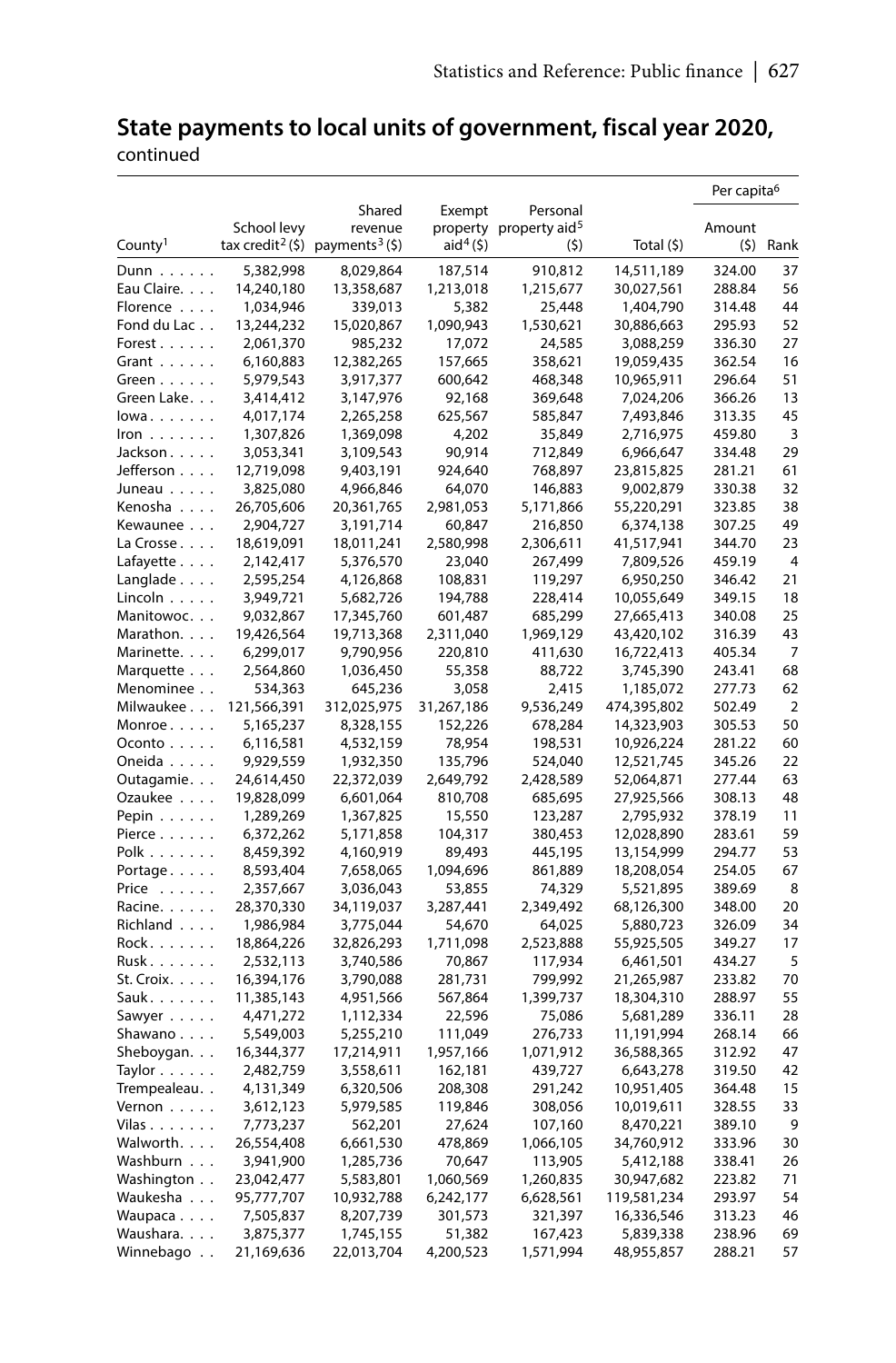## **State payments to local units of government, fiscal year 2020,**

continued

|                                         |             |                                                                              |                                  |                                                        |                                        | Per capita <sup>6</sup> |            |
|-----------------------------------------|-------------|------------------------------------------------------------------------------|----------------------------------|--------------------------------------------------------|----------------------------------------|-------------------------|------------|
| County <sup>1</sup>                     | School levy | Shared<br>revenue<br>tax credit <sup>2</sup> (\$) payments <sup>3</sup> (\$) | Exempt<br>aid <sup>4</sup> $(5)$ | Personal<br>property property aid <sup>5</sup><br>(\$) | Total (\$)                             | Amount                  | $(5)$ Rank |
| $Wood \dots \dots$<br>State 940,000,000 | 9.217.219   | 15,573,735<br>888,457,352 98,047,059                                         | 1,451,124                        | 1,555,887                                              | 27.797.965<br>75,354,115 2,001,858,526 | 368.77<br>314.93        | 12<br>x    |

X–Not applicable.

1. Some cities and villages are located in more than one county. In these cases, payments are attributed to the "primary" county, as determined by the Wisconsin Department of Revenue. For example, payments to the city of Appleton are attributed to Outagamie County even though parts of Appleton are located in Calumet and Winnebago Counties. 2. Distributed July 2020. 3. Total of amounts (excluding deductions) distributed July and November 2019. 4. Includes exempt computer aid distributed July 2019. 5. May 2020 payment. 6. Based on 2020 population estimates.

Sources: Wisconsin Department of Revenue, Division of State and Local Finance, Local Government Services Bureau, departmental data, March 2021; Wisconsin Department of Administration, Demographic Services Center, *Official Final Estimates, January 1, 2020*, October 2020.

#### **Wisconsin general property assessments and tax levies**

|                | Full-value<br>assess- |        | <b>Total state</b><br>and local |        | <b>State</b> | Average                 |                | Average net<br>tax rate per |               |
|----------------|-----------------------|--------|---------------------------------|--------|--------------|-------------------------|----------------|-----------------------------|---------------|
|                | ment of all           |        | property                        |        | property     | full-value              |                | \$1,000 after               |               |
|                | property              |        | % taxes levied                  | $\%$   |              | tax relief tax rate per | $\%$           | state tax                   | %             |
|                | (mil. dol.)           | change | (mil. dol) change               |        | (mil. dol.)  |                         | \$1,000 change |                             | relief change |
| 1900           | 630                   | X      | 19                              | X      | <b>NA</b>    | 31.00                   | X              | <b>NA</b>                   | X             |
| 1910.          | 2.743                 | X      | 31                              | X      | <b>NA</b>    | 11.18                   | X              | <b>NA</b>                   | X             |
| 1920.          | 4,571                 | X      | 96                              | X      | <b>NA</b>    | 21.06                   | X              | <b>NA</b>                   | X             |
| 1930           | 5,896                 | X      | 121                             | X      | <b>NA</b>    | 20.49                   | X              | <b>NA</b>                   | X             |
| 1940           | 4.354                 | X      | 110                             | X      | <b>NA</b>    | 25.26                   | X              | <b>NA</b>                   | Χ             |
| 1950           | 9.201                 | X      | 226                             | X      | <b>NA</b>    | 24.52                   | X              | <b>NA</b>                   | Χ             |
| 1960           | 18,844                | X      | 481                             | X      | <b>NA</b>    | 25.55                   | X              | <b>NA</b>                   | Χ             |
| 1970           | 34,790                | X      | 1,179                           | X      | 140          | 33.88                   | X              | <b>NA</b>                   | Χ             |
| 1980           | 108,480               | X      | 2,210                           | X      | 309          | 20.37                   | X              | <b>NA</b>                   | Χ             |
| 1990           | 141,370               | X      | 4.388                           | X      | 319          | 31.04                   | X              | 28.78                       | X             |
| 2000.          | 286,321               | X      | 6.605                           | X      | 469          | 23.06                   | X              | 21.42                       | X             |
| 2001           | 312.484               | 9.1    | 7.044                           | 6.7    | 469          | 22.54                   | $-2.3$         | 21.03                       | $-1.8$        |
| 2002           | 335,326               | 7.3    | 7.364                           | 4.5    | 469          | 21.95                   | $-2.6$         | 20.55                       | $-2.3$        |
| 2003           | 360,710               | 7.6    | 7,687                           | 4.4    | 469          | 21.31                   | $-3.0$         | 20.01                       | $-2.7$        |
| 2004.          | 391,188               | 8.4    | 8,151                           | 6.0    | 469          | 20.83                   | $-2.2$         | 19.63                       | $-1.9$        |
| 2005           | 427,934               | 9.4    | 8,327                           | 2.2    | 469          | 19.45                   | $-6.6$         | 18.36                       | $-6.5$        |
| 2006.          | 468,983               | 9.6    | 8,706                           | 4.6    | 593          | 18.56                   | $-4.6$         | 17.29                       | $-5.8$        |
| 2007.          | 497.920               | 6.2    | 9.251                           | 6.3    | 672          | 18.57                   | 0.1            | 17.22                       | $-0.4$        |
| 2008           | 514,394               | 3.3    | 9,667                           | 4.5    | 747          | 18.79                   | 1.2            | 17.34                       | 0.6           |
| 2009.          | 511.912               | $-0.5$ | 10,106                          | 4.5    | 747          | 19.74                   | 5.0            | 18.28                       | 5.4           |
| 2010.          | 495.904               | $-3.1$ | 10,365                          | 2.6    | 747          | 20.90                   | 5.9            | 19.39                       | 6.1           |
| 2011           | 486.864               | $-1.8$ | 10,385                          | 0.2    | 747          | 21.33                   | 2.1            | 19.79                       | 2.1           |
| 2012           | 471,093               | $-3.2$ | 10,470                          | 0.8    | 747          | 22.22                   | 4.2            | 20.63                       | 4.3           |
| 2013           | 467,503               | $-0.8$ | 10,606                          | 1.3    | 747          | 22.68                   | 2.1            | 21.08                       | 2.2           |
| 2014.          | 479,024               | 2.5    | 10,384                          | $-2.1$ | 747          | 21.67                   | 4.4            | 20.11                       | 4.6           |
| 2015           | 490,603               | 2.4    | 10,620                          | 2.3    | 853          | 21.65                   | 0.1            | 19.91                       | 1.0           |
| 2016.          | 505,124               | 3.0    | 10,792                          | 1.6    | 853          | 21.37                   | 1.3            | 19.68                       | 1.2           |
| $2017. \ldots$ | 525,985               | 4.1    | 11.016                          | 2.1    | 940          | 20.94                   | 2.0            | 19.16                       | 2.6           |
| 2018.          | 549,533               | 4.5    | 11,199                          | 1.7    | 940          | 20.38                   | $-2.7$         | 18.67                       | $-2.6$        |
| 2019           | 580,873               | 5.7    | 11,618                          | 3.7    | 940          | 20.00                   | $-1.9$         | 18.38                       | $-1.6$        |

NA–Not available; X–Not applicable.

Source: Wisconsin Department of Revenue, Division of State and Local Finance, *2019 Town, Village, and City Taxes: Taxes Levied 2019—Collected 2020*, and prior issues.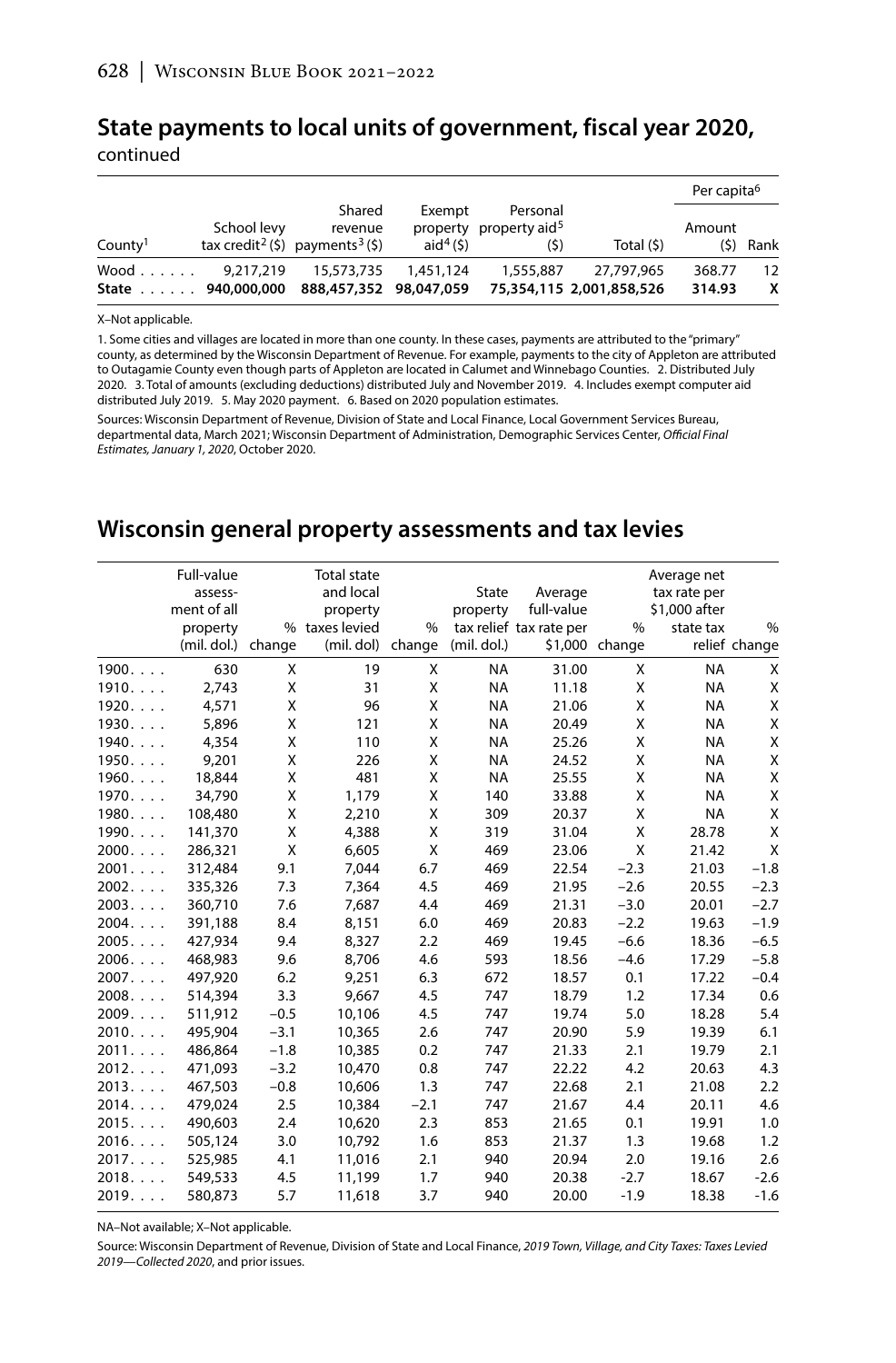|                                                  |                                 |                           |                              | Average full-value<br>tax rate per \$1,000 <sup>4</sup> |                |
|--------------------------------------------------|---------------------------------|---------------------------|------------------------------|---------------------------------------------------------|----------------|
|                                                  | Full-value                      | Total property            | State property               |                                                         |                |
| County                                           | assessment <sup>1</sup> (\$)    | $tax^2$ (\$)              | tax credit <sup>3</sup> (\$) | Gross (\$)                                              | Net(5)         |
| Adams                                            | 2,825,953,400                   | 53,928,718                | 4,194,197                    | 19.08                                                   | 17.60          |
| Ashland.                                         | 1,252,163,400                   | 28,555,947                | 2,251,739                    | 22.81                                                   | 21.01          |
| Barron.                                          | 4,502,277,100                   | 90,434,886                | 8,110,182                    | 20.09                                                   | 18.29          |
| Bayfield.                                        | 2,714,849,300                   | 39,868,755                | 3,632,669                    | 14.69                                                   | 13.35          |
| Brown.                                           | 23,181,417,300                  | 462,096,330               | 37,002,700                   | 19.93                                                   | 18.34          |
| Buffalo                                          | 1,228,183,300                   | 25,185,686                | 2,250,285                    | 20.51                                                   | 18.67          |
| Burnett                                          | 2,845,710,000                   | 39,303,254                | 3,719,812                    | 13.81                                                   | 12.50          |
| Calumet                                          | 4,490,140,000                   | 91,239,221                | 6,832,657                    | 20.32                                                   | 18.80          |
| Chippewa                                         | 6,046,130,300                   | 100,913,883               | 8,910,190                    | 16.69                                                   | 15.22          |
| Clark.                                           | 2,289,782,500                   | 49,393,490                | 3,426,741                    | 21.57                                                   | 20.07          |
| Columbia.                                        | 5,863,531,000                   | 115,913,400               | 9,958,181                    | 19.77                                                   | 18.07          |
| $C$ rawford $\ldots \ldots \ldots \ldots \ldots$ | 1,257,908,400                   | 30,184,162                | 2,212,776                    | 24.00                                                   | 22.24          |
| Dane                                             | 69,928,053,700                  | 1,516,756,787             | 126,243,497                  | 21.69                                                   | 19.88          |
| Dodge                                            | 6,971,933,100                   | 143,857,319               | 11,414,118                   | 20.63                                                   | 19.00          |
|                                                  | 7,532,357,400                   | 104,149,452               | 7,212,130                    | 13.83                                                   | 12.87          |
| Douglas. $\ldots$ .                              | 3,654,146,000                   | 70,757,227                | 6,512,856                    | 19.36                                                   | 17.58          |
| Dunn                                             | 3,354,243,900                   | 70,054,664                | 5,288,534                    | 20.89                                                   | 19.31          |
| Eau Claire.                                      | 9,220,492,300                   | 179,058,771               | 14,341,709                   | 19.42                                                   | 17.86          |
| Florence                                         | 647,308,000                     | 12,447,824                | 1,078,423                    | 19.23                                                   | 17.56          |
| Fond du Lac                                      | 8,046,438,000                   | 172,613,515               | 12,906,970                   | 21.45                                                   | 19.85          |
| Forest.                                          | 1,172,743,300                   | 20,554,819                | 2,038,531                    | 17.53                                                   | 15.79          |
| Grant                                            | 3,411,037,100                   | 72,215,090                | 6,279,823                    | 21.17                                                   | 19.33          |
| Green.                                           | 3,263,247,100                   | 73,806,145                | 6,128,820                    | 22.62                                                   | 20.74          |
| Green Lake.                                      | 2,387,398,800                   | 42,108,940                | 3,273,805                    | 17.64                                                   | 16.27          |
| lowa                                             | 2,197,456,200                   | 52,068,687                | 4,139,731                    | 23.69                                                   | 21.81          |
| lron                                             | 983,071,000                     | 16,224,667                | 1,289,560                    | 16.50                                                   | 15.19<br>18.61 |
| Jackson.<br>Jefferson                            | 1,723,495,700<br>7,725,722,500  | 35,125,205<br>156,340,822 | 3,048,938<br>12,907,323      | 20.38<br>20.24                                          | 18.57          |
| Juneau                                           | 2,309,017,300                   | 47,399,732                | 3,731,019                    | 20.53                                                   | 18.91          |
| Kenosha                                          | 16,831,339,100                  | 361,483,353               | 26,719,037                   | 21.48                                                   | 19.89          |
| Kewaunee                                         | 1,788,279,900                   | 37,381,887                | 2,886,443                    | 20.90                                                   | 19.29          |
| La Crosse $\ldots \ldots \ldots \ldots \ldots$   | 10,552,445,000                  | 225,841,181               | 18,597,003                   | 21.40                                                   | 19.64          |
| Lafayette $\ldots \ldots \ldots \ldots \ldots$   | 1,225,242,500                   | 29,546,681                | 2,242,793                    | 24.11                                                   | 22.28          |
| Langlade                                         | 1,807,505,300                   | 32,213,269                | 2,560,929                    | 17.82                                                   | 16.41          |
| Lincoln                                          | 2,541,238,500                   | 51,271,603                | 4,029,346                    | 20.18                                                   | 18.59          |
| Manitowoc.                                       | 5,737,214,100                   | 117,779,718               | 8,773,352                    | 20.53                                                   | 19.00          |
| Marathon.                                        | 11,639,160,900                  | 252,054,643               | 19,581,435                   | 21.66                                                   | 19.97          |
| Marinette.                                       | 4,002,460,800                   | 70,486,944                | 6,230,395                    | 17.61                                                   | 16.05          |
| Marquette                                        | 1,669,513,800                   | 32,091,666                | 2,495,393                    | 19.22                                                   | 17.73          |
| Menominee                                        | 327,199,900                     | 6,486,108                 | 507,345                      | 19.82                                                   | 18.27          |
| Milwaukee                                        | 67,178,449,700                  | 1,766,028,378             | 116,998,689                  | 26.29                                                   | 24.55          |
| Monroe.                                          | 3,579,764,100                   | 71,035,231                | 5,132,990                    | 19.84                                                   | 18.41          |
| Oconto                                           | 4,102,238,100                   | 71,682,839                | 6,253,057                    | 17.47                                                   | 15.95          |
| Oneida                                           | 7,226,434,800                   | 94,780,521                | 9,928,899                    | 13.12                                                   | 11.74          |
| Outagamie.                                       | 16,570,536,900                  | 313,246,042               | 24,409,747                   | 18.90                                                   | 17.43          |
| Ozaukee                                          | 12,995,887,800                  | 214,043,087               | 19,947,535                   | 16.47                                                   | 14.94          |
| Pepin                                            | 646,926,700                     | 13,988,541                | 1,290,652                    | 21.62                                                   | 19.63          |
| Pierce                                           | 3,624,907,300                   | 74,112,854                | 6,395,314                    | 20.45                                                   | 18.68          |
|                                                  | 5,090,558,200                   | 90,465,265                | 8,370,990                    | 17.77                                                   | 16.13          |
| Portage.                                         | 6,353,475,400                   | 129,308,405               | 8,689,029                    | 20.35                                                   | 18.98          |
| Price $\ldots \ldots \ldots \ldots \ldots$       | 1,440,977,900                   | 28,400,516                | 2,265,972                    | 19.71                                                   | 18.14<br>19.76 |
| Racine.                                          | 16,475,064,700                  | 354,029,616               | 28,555,750                   | 21.49                                                   |                |
| Richland<br>Rock.                                | 1,209,046,400<br>12,364,512,600 | 25,662,692<br>284,753,670 | 1,993,606<br>19,059,785      | 21.23<br>23.03                                          | 19.58<br>21.49 |
|                                                  | 1,278,969,200                   | 25,294,647                | 2,463,664                    | 19.78                                                   | 17.85          |
| St. Croix.                                       | 10,620,318,200                  | 185,223,025               | 17,255,663                   | 17.44                                                   | 15.82          |
|                                                  |                                 |                           |                              |                                                         |                |

### **General property assessments, taxes, and rates, 2019**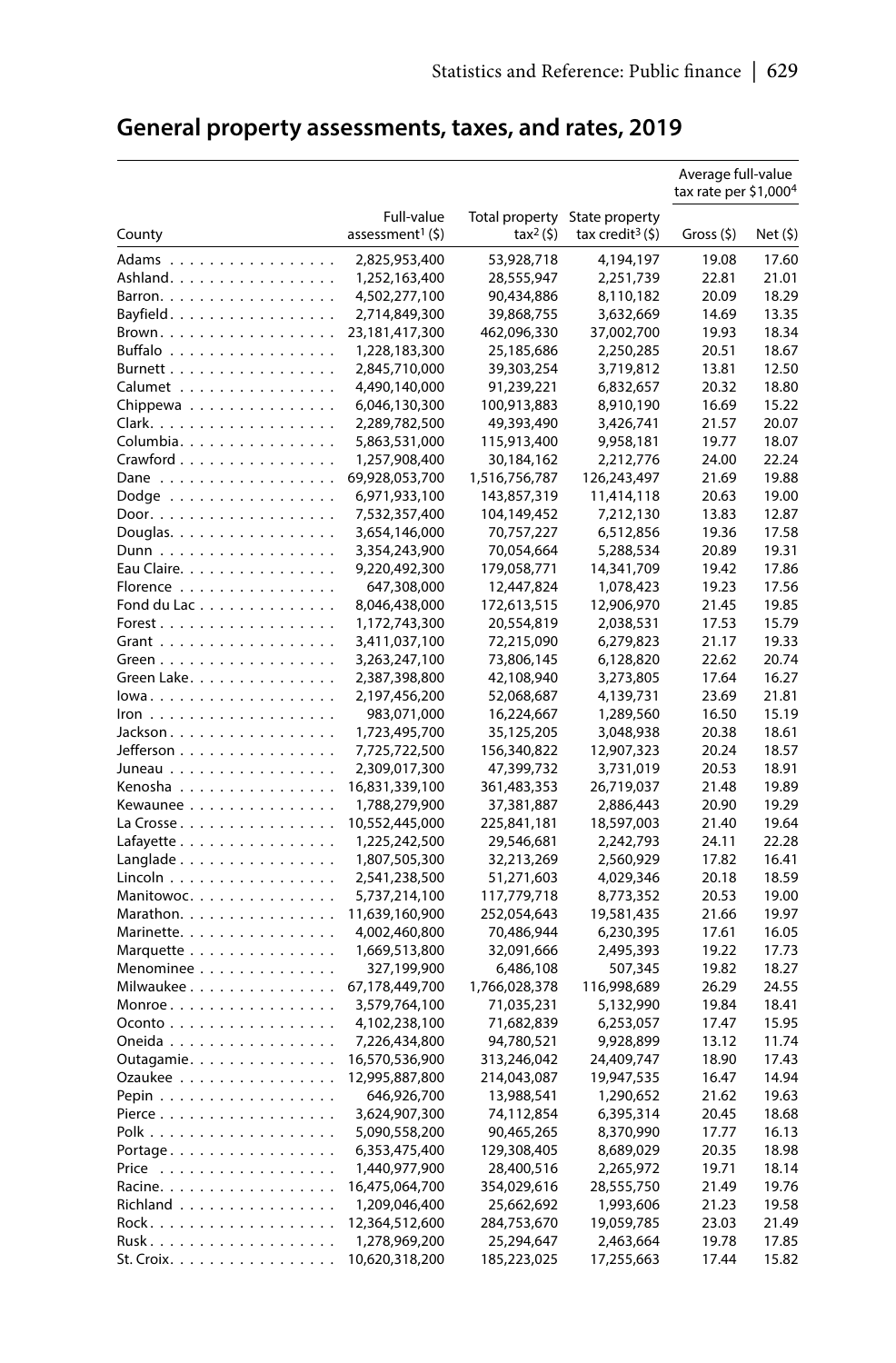|                                              |                                               |                                        |                                                 | Average full-value<br>tax rate per \$1,000 <sup>4</sup> |        |
|----------------------------------------------|-----------------------------------------------|----------------------------------------|-------------------------------------------------|---------------------------------------------------------|--------|
| County                                       | Full-value<br>assessment <sup>1</sup> $($ \$) | Total property<br>tax <sup>2</sup> (5) | State property<br>tax credit <sup>3</sup> $(5)$ | Gross(5)                                                | Net(5) |
|                                              | 7,715,950,200                                 | 148,550,205                            | 11,477,084                                      | 19.25                                                   | 17.76  |
| Sawyer                                       | 3,695,423,300                                 | 42,361,427                             | 4,437,309                                       | 11.46                                                   | 10.26  |
| Shawano                                      | 3,324,246,600                                 | 65,268,831                             | 5,541,679                                       | 19.63                                                   | 17.97  |
| Sheboygan.                                   | 10,142,962,300                                | 205,805,231                            | 16,082,692                                      | 20.29                                                   | 18.70  |
| Taylor $\ldots \ldots \ldots \ldots \ldots$  | 1,509,078,800                                 | 31,721,198                             | 2,430,812                                       | 21.02                                                   | 19.41  |
| Trempealeau.                                 | 2,402,213,100                                 | 54,538,364                             | 4.179.742                                       | 22.70                                                   | 20.96  |
| Vernon $\dots\dots\dots\dots\dots\dots\dots$ | 2,098,673,500                                 | 45,167,887                             | 3,539,336                                       | 21.52                                                   | 19.84  |
| Vilas                                        | 7,223,863,100                                 | 77,173,829                             | 7.721.524                                       | 10.68                                                   | 9.61   |
| Walworth.                                    | 15,706,734,800                                | 276,779,935                            | 26,442,862                                      | 17.62                                                   | 15.94  |
| Washburn                                     | 2,644,185,500                                 | 42,012,368                             | 3,993,034                                       | 15.89                                                   | 14.38  |
| Washington                                   | 16.155.740.400                                | 253.271.621                            | 23,352,340                                      | 15.68                                                   | 14.23  |
| Waukesha                                     | 59,540,912,600                                | 944,480,181                            | 95,244,479                                      | 15.86                                                   | 14.26  |
| Waupaca                                      | 4,336,538,900                                 | 90,427,078                             | 7,543,386                                       | 20.85                                                   | 19.11  |
| Waushara.                                    | 2,709,640,200                                 | 47,759,127                             | 3,752,629                                       | 17.63                                                   | 16.24  |
| Winnebago                                    | 14,203,069,600                                | 299,309,900                            | 21,139,420                                      | 21.07                                                   | 19.59  |
|                                              | 5,557,615,200                                 | 122,366,895                            | 9,148,968                                       | 22.02                                                   | 20.37  |
|                                              |                                               | 11,618,243,857                         | 940,000,025                                     | 20.00                                                   | 18.38  |

#### **General property assessments, taxes, and rates, 2019,** continued

1. Reflects actual market value of all taxable general property, as determined by the Wisconsin Department of Revenue independent of locally assessed values, which can vary substantially from full value. 2. Includes taxes and special charges levied by schools, counties, cities, villages, towns, special purpose districts, and the State of Wisconsin. It does not include special assessments or other charges. 3. Total amount of school levy tax credit paid by the state to taxing districts and credited to taxpayers on their tax bills. The credit is considered part of the tax payment. 4. A county's average tax rate per \$1,000 of assessed valuation (determined by dividing total taxes by equalized value and multiplying by 1,000) is the preferred figure for comparison purposes, rather than the general local property tax rate because the average is based on full market value. Net tax rate per \$1,000 reflects the effect of state property tax relief.

Source: Wisconsin Department of Revenue, Division of State and Local Finance, *Town, Village, and City Taxes—2019: Taxes Levied 2019— Collected 2020*.

### **Municipal property taxes levied in Wisconsin**

| Total<br>(mil. dol.) | % Resi-<br>dential |      | % Com- % Manu- % Agri-<br>mercial facturing cultural |      | % Per- | sonal <sup>1</sup> % Other <sup>2</sup> |
|----------------------|--------------------|------|------------------------------------------------------|------|--------|-----------------------------------------|
| 481.4                | 47.5               | 13.5 | 10.7                                                 | 11.2 | 16.5   | 0.6                                     |
| 664.1                | 48.4               | 14.4 | 10.3                                                 | 10.6 | 15.8   | 0.6                                     |
| 1,179.0              | 47.3               | 15.2 | 10.4                                                 | 9.7  | 16.9   | 0.5                                     |
| 1.601.3              | 50.5               | 16.8 | 5.7                                                  | 10.1 | 16.2   | 0.7                                     |
| 2.210.0              | 57.7               | 16.2 | 4.8                                                  | 12.5 | 7.5    | 1.3                                     |
| 3,203.5              | 58.9               | 17.7 | 4.7                                                  | 12.4 | 4.8    | 1.6                                     |
| 4,388.2              | 60.4               | 20.2 | 4.1                                                  | 8.4  | 5.5    | 1.3                                     |
| 5.738.9              | 64.8               | 18.8 | 3.6                                                  | 6.7  | 4.9    | 1.1                                     |
| 5,378.0              | 65.7               | 18.9 | 3.6                                                  | 3.6  | 4.6    | 3.7                                     |
| 5.635.9              | 66.2               | 18.7 | 3.6                                                  | 3.3  | 4.5    | 3.7                                     |
| 5,975.0              | 66.5               | 18.7 | 3.6                                                  | 2.9  | 4.5    | 3.9                                     |
| 6.190.9              | 67.3               | 18.8 | 3.7                                                  | 2.7  | 3.5    | 4.0                                     |
| 6.604.5              | 67.9               | 18.9 | 3.7                                                  | 1.7  | 3.4    | 4.3                                     |
| 7.043.7              | 68.1               | 19.0 | 3.6                                                  | 1.6  | 3.4    | 4.4                                     |
| 7,363.6              | 69.0               | 18.9 | 3.5                                                  | 0.8  | 3.2    | 4.6                                     |
| 7.687.3              | 69.7               | 18.8 | 3.4                                                  | 0.6  | 2.9    | 4.7                                     |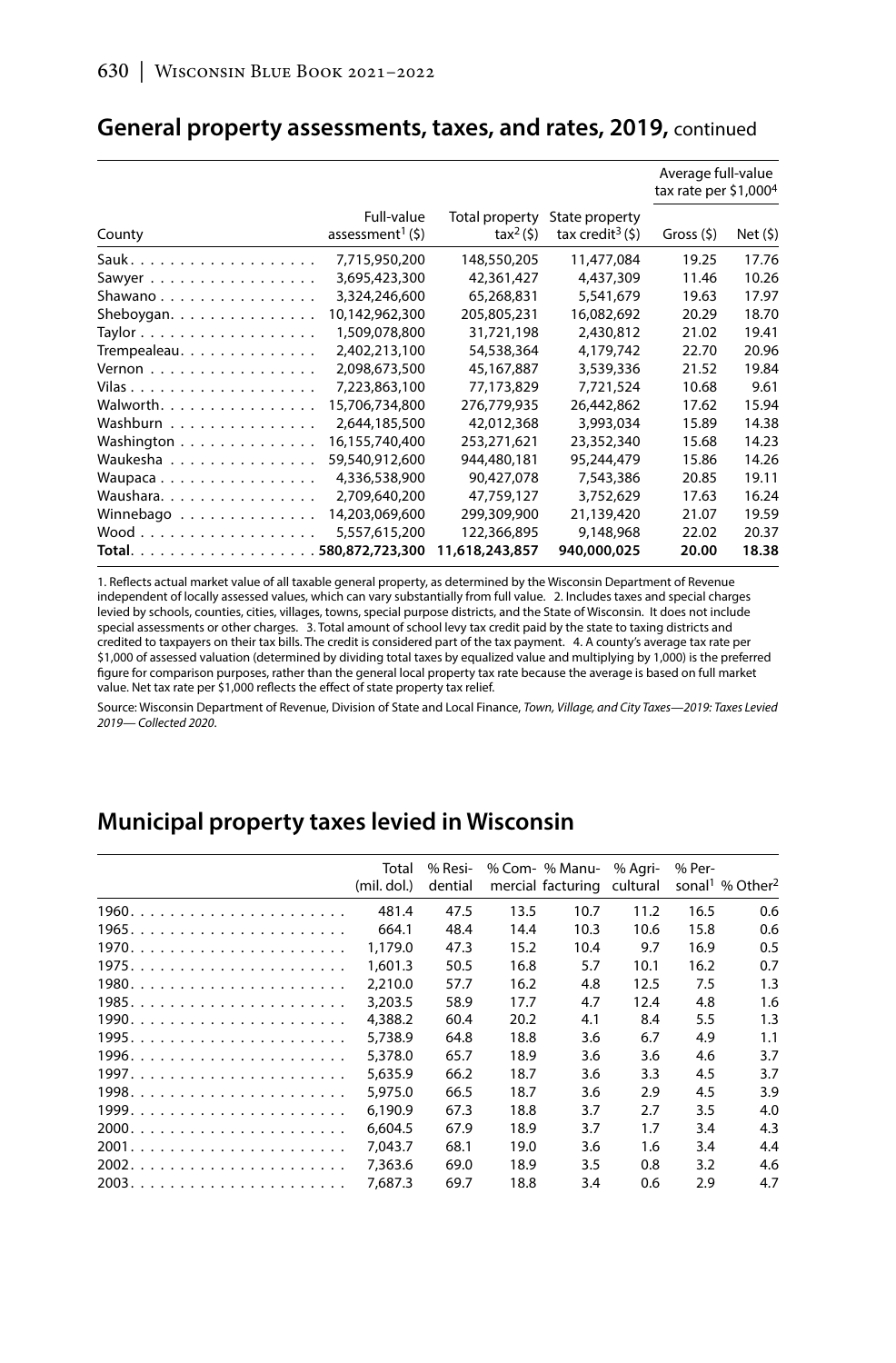| Total<br>(mil. dol.) | % Resi-<br>dential |      | % Com- % Manu- % Agri-<br>mercial facturing cultural |     | % Per- | sonal <sup>1</sup> % Other <sup>2</sup> |
|----------------------|--------------------|------|------------------------------------------------------|-----|--------|-----------------------------------------|
| 8.150.8              | 70.3               | 18.8 | 3.2                                                  | 0.5 | 2.7    | 4.5                                     |
| 8.326.7              | 71.0               | 18.7 | 3.0                                                  | 0.5 | 2.6    | 4.2                                     |
| 8.706.4              | 71.4               | 18.7 | 2.8                                                  | 0.5 | 2.5    | 4.2                                     |
| 9,250.3              | 71.4               | 18.9 | 2.7                                                  | 0.4 | 2.4    | 4.2                                     |
| 9.677.1              | 70.9               | 19.2 | 2.7                                                  | 0.4 | 2.6    | 4.2                                     |
| 10.105.7             | 70.4               | 19.6 | 2.7                                                  | 0.4 | 2.6    | 4.3                                     |
| 10,364.6             | 70.4               | 19.6 | 2.8                                                  | 0.4 | 2.6    | 4.3                                     |
| 10,384.8             | 70.2               | 19.7 | 2.8                                                  | 0.4 | 2.5    | 4.3                                     |
| 10.469.9             | 69.6               | 20.2 | 2.9                                                  | 0.4 | 2.6    | 4.3                                     |
| 10,605.5             | 69.0               | 20.5 | 3.0                                                  | 0.4 | 2.7    | 4.3                                     |
| 10.383.7             | 68.8               | 20.8 | 3.0                                                  | 0.4 | 2.8    | 4.2                                     |
| 10,620.2             | 68.6               | 21.0 | 3.0                                                  | 0.4 | 2.7    | 4.2                                     |
| 10.792.1             | 68.3               | 21.3 | 3.0                                                  | 0.4 | 2.8    | 4.2                                     |
| 11.016.1             | 68.1               | 21.7 | 3.0                                                  | 0.4 | 2.7    | 4.1                                     |
| 11,198.9             | 68.7               | 22.0 | 3.0                                                  | 0.4 | 1.9    | 4.1                                     |
| 11,618.2             | 68.8               | 22.0 | 3.0                                                  | 0.4 | 1.9    | 4.0                                     |

#### **Municipal property taxes levied in Wisconsin,** continued

Note: Percentages may not add up to 100 due to rounding.

1. An exemption for "Line A" business property was phased in beginning in 1977. "Line A" property was completely exempted by 1981. 2. Beginning in 1996, "Other" includes agricultural property not considered agricultural land for purposes of usevalue assessment.

Sources: Wisconsin Department of Revenue, Division of State and Local Finance, Local Government Services, *2019 Town, Village and City Taxes: Taxes Levied 2019—Collected 2020*, and prior issues; for 1980, 1975, and 1970 data, *Property Tax*, 1981 and prior issues; 1960 and 1965 data are from the Wisconsin Department of Taxation.

### **Wisconsin general property tax levies, 2019**

| Type of property                                               | Towns (\$)    | Villages (\$)                | Cities (\$)                  | Total (\$)                    |
|----------------------------------------------------------------|---------------|------------------------------|------------------------------|-------------------------------|
| Real estate. 3,351,597,362                                     |               | 2,095,581,276                | 5,955,441,462                | 11,402,620,100                |
| Residential                                                    | 2,631,231,876 | 1,557,116,662                | 3,804,334,964                | 7,992,683,502                 |
| Commercial                                                     | 195,110,593   | 445,523,705                  | 1,917,229,024                | 2,557,863,322                 |
| Manufacturing                                                  | 35,469,476    | 79,968,888                   | 228,250,180                  | 343,688,544                   |
| Forest lands                                                   | 124,043,350   | 2,228,189                    | 707.901                      | 126,979,440                   |
| Agricultural                                                   | 40,974,632    | 1,099,167                    | 508,854                      | 42,582,653                    |
| Ag forest.                                                     | 55,961,114    | 975,733                      | 363,878                      | 57,300,725                    |
| Undeveloped                                                    | 33,908,428    | 1,398,538                    | 795,900                      | 36,102,866                    |
| Other land and improvements                                    | 234.897.893   | 7,270,395                    | 3,250,762                    | 245.419.050                   |
| Personal property                                              | 25,591,686    | 34,736,023                   | 155,295,955                  | 215,623,664                   |
| Furniture, fixtures, equipment                                 | 7,638,548     | 19,246,200                   | 86,927,506                   | 113,812,254                   |
| Machinery, tools, patterns                                     | 6,066,980     | 8,598,627                    | 29,510,596                   | 44,176,203                    |
| Boats and other watercraft                                     | 149,627       | 35,984                       | 128,053                      | 313,664                       |
| All other personal property                                    | 11,736,531    | 6,855,212                    | 38,729,801                   | 57,321,544                    |
| Total general property taxes. 3,377,189,009                    |               | 2,130,317,335                | 6,110,737,513                | 11,618,243,857                |
| Total state tax credit.<br>Total effective taxes 3,045,268,167 | 331,920,842   | 173,461,017<br>1,956,856,318 | 434,618,166<br>5,676,119,347 | 940,000,025<br>10,678,243,832 |

Note: The sums of some columns and rows may differ slightly from the reported totals because the Departmentof Revenue truncates (rather than rounds) amounts under \$1 for individual units of government.

Source: Wisconsin Department of Revenue, Division of State and Local Finance, *Town, Village, and City Taxes—2019: Taxes Levied 2019—Collected 2020.*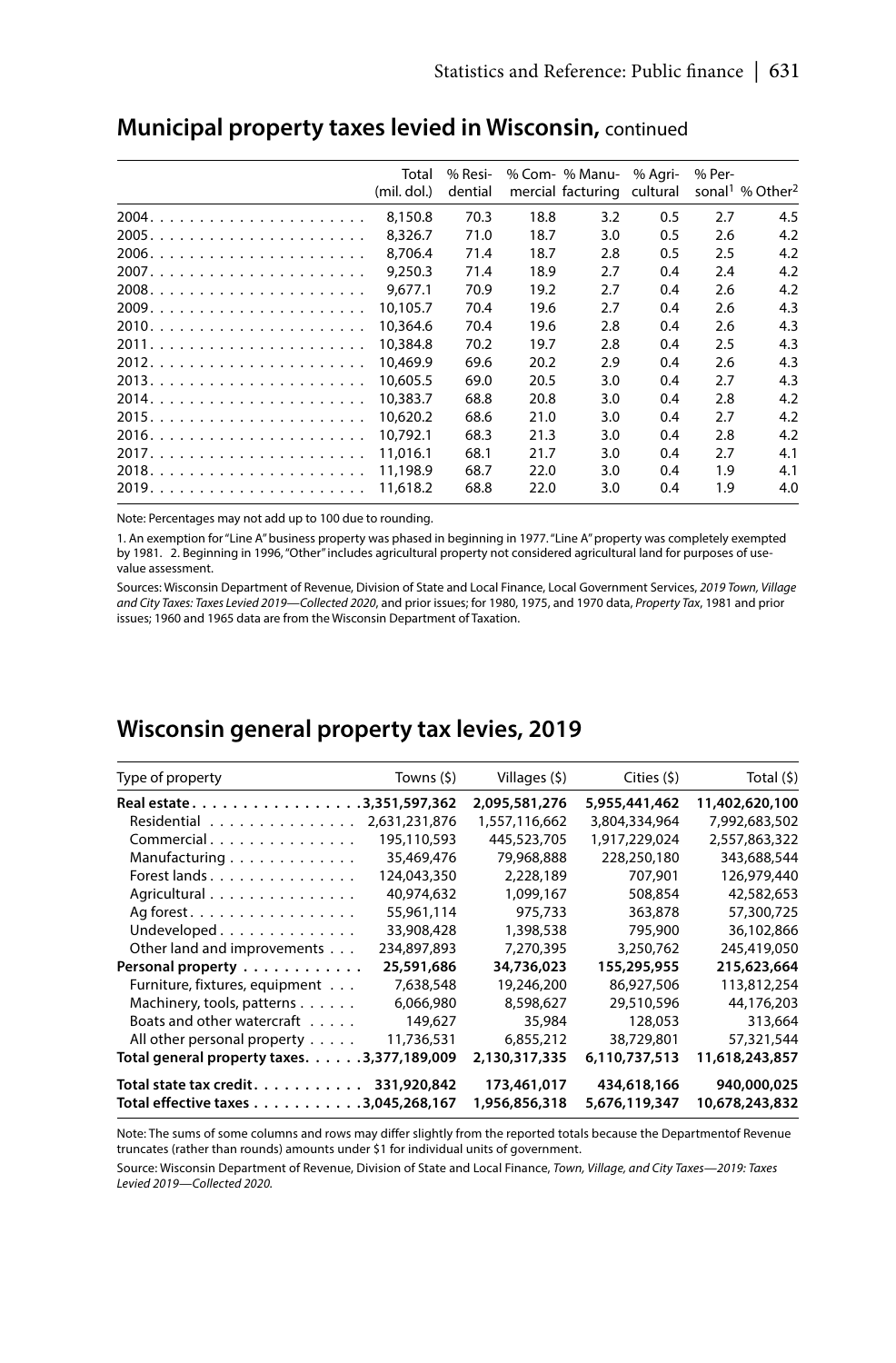### **Wisconsin Conservation Fund revenues and expenditures, 2013–2017**

|                                      | FY 2013-14 (\$) | FY 2014-15 (\$) | FY 2015-16(\$) | FY 2016-17 (\$) |
|--------------------------------------|-----------------|-----------------|----------------|-----------------|
| Opening cash balance                 | 39,267,307      | 37,191,298      | 42,685,686     | 60,473,125      |
|                                      | 286,915,608     | 292,932,526     | 311,640,899    | 303,038,659     |
| User fees (licenses, registration).  | 102,118,589     | 104,820,956     | 113,182,781    | 125,634,380     |
| Forestry mill tax.                   | 79,399,769      | 81,350,401      | 83,306,027     | 85,760,413      |
| Federal aids                         | 45,486,239      | 45,687,437      | 44,928,485     | 43,064,052      |
| Motor fuel tax formula.              | 22,842,478      | 23,574,182      | 23,681,894     | 23,086,512      |
| Severance tax                        | 8,985,347       | 9,263,069       | 10,555,268     | 10,150,721      |
| Other revenues (sales, services)     | 28,083,186      | 28,236,481      | 35.986.444     | 15,342,581      |
| Expenditures                         | 288,991,617     | 287,438,138     | 293,853,460    | 291,600,806     |
| Land and forestry-state              | 93.368.808      | 89.769.542      | 95.214.571     | 96,581,448      |
| Land and forestry-federal.           | 15,146,341      | 17,111,226      | 16,228,694     | 16,442,572      |
| Enforcement/science-state            | 22,554,512      | 22,986,382      | 22,797,824     | 22,489,837      |
| Enforcement/science-federal          | 11,257,421      | 11,246,443      | 10.166.126     | 10,324,407      |
| Water management-state.              | 21,704,213      | 22,638,169      | 22,601,306     | 20,970,586      |
| Water management-federal             | 5,736,280       | 5,180,222       | 5,064,936      | 5,298,995       |
| Conservation aids-state              | 29,955,985      | 32,205,061      | 31,619,966     | 34,876,037      |
| Conservation aids—federal            | 4,250,563       | 4,867,250       | 6,309,235      | 6,613,623       |
| Environmental aids-state             | 6,722,852       | 6,287,498       | 5,892,225      | 6,316,021       |
| Development/debt service-state       | 21,065,928      | 21,958,417      | 22,218,355     | 22,854,570      |
| Development/debt service-federal     | 6,539,906       | 3,413,936       | 6,368,552      | 1,567,312       |
| Administrative services-state        | 3,729,519       | 2,577,149       | 2,170,431      | 2,302,533       |
| Administrative services—federal      | 1,337,961       | 621,125         | 437,401        | 342,926         |
| CAES <sup>1</sup> management-state   | 24,318,420      | 24,934,968      | 26,409,465     | 26,150,748      |
| CAES <sup>1</sup> management-federal | 6,015,817       | 6,931,415       | 6,196,326      | 5,515,622       |
| Other activities-state.              | 15,287,091      | 14,709,335      | 14,158,047     | 12,953,569      |
| Fund Balance                         | 37,191,298      | 42,685,686      | 60,473,125     | 71,910,978      |

FY–Fiscal year.

1. Customer and Employee Services Division.

Source: Wisconsin Department of Administration, Division of Executive Budget and Finance, State Controller's Office, *2017 Annual Fiscal Report (Budgetary Basis) Appendix*, and prior editions.

## **Wisconsin Conservation Fund revenues and expenditures, 2017–20**

|                                                        | FY 2017-18(\$) | FY 2018-19 (\$) | FY 2019-20(\$) |
|--------------------------------------------------------|----------------|-----------------|----------------|
|                                                        | 71,910,978     | 105,999,248     | 132,085,902    |
|                                                        | 338,539,046    | 340,176,062     | 338,811,825    |
| User fees (licenses, registrations, recreational fees) | 118,204,889    | 114,683,192     | 115,386,597    |
|                                                        | 22,334,529     |                 |                |
| GPR transfer for forestry mill tax <sup>1</sup>        | 89,259,577     | 93,255,699      | 98,574,101     |
|                                                        | 39,856,736     | 72,477,080      | 66,183,985     |
|                                                        | 22,362,031     | 21,172,548      | 20,716,368     |
|                                                        | 1,318,170      |                 |                |
| Gifts, donations and private support                   | 1,730,300      | 2,119,743       | 1,462,418      |
| Other revenues (sales, services)                       | 43,472,814     | 36,467,800      | 36.488.356     |
|                                                        | 304,450,776    | 314,089,408     | 320,640,101    |
| Fish, wildlife, and parks-state                        | 60,188,152     | 58,739,616      | 62,793,867     |
| Fish, wildlife, and parks-federal                      | 30,820,435     | 30,045,014      | 27,535,596     |
|                                                        | 50,217,824     | 53,148,340      | 54,761,432     |
|                                                        | 3,495,496      | 3.380.625       | 1,651,113      |
|                                                        | 23,450,604     | 23.634.039      | 27,980,261     |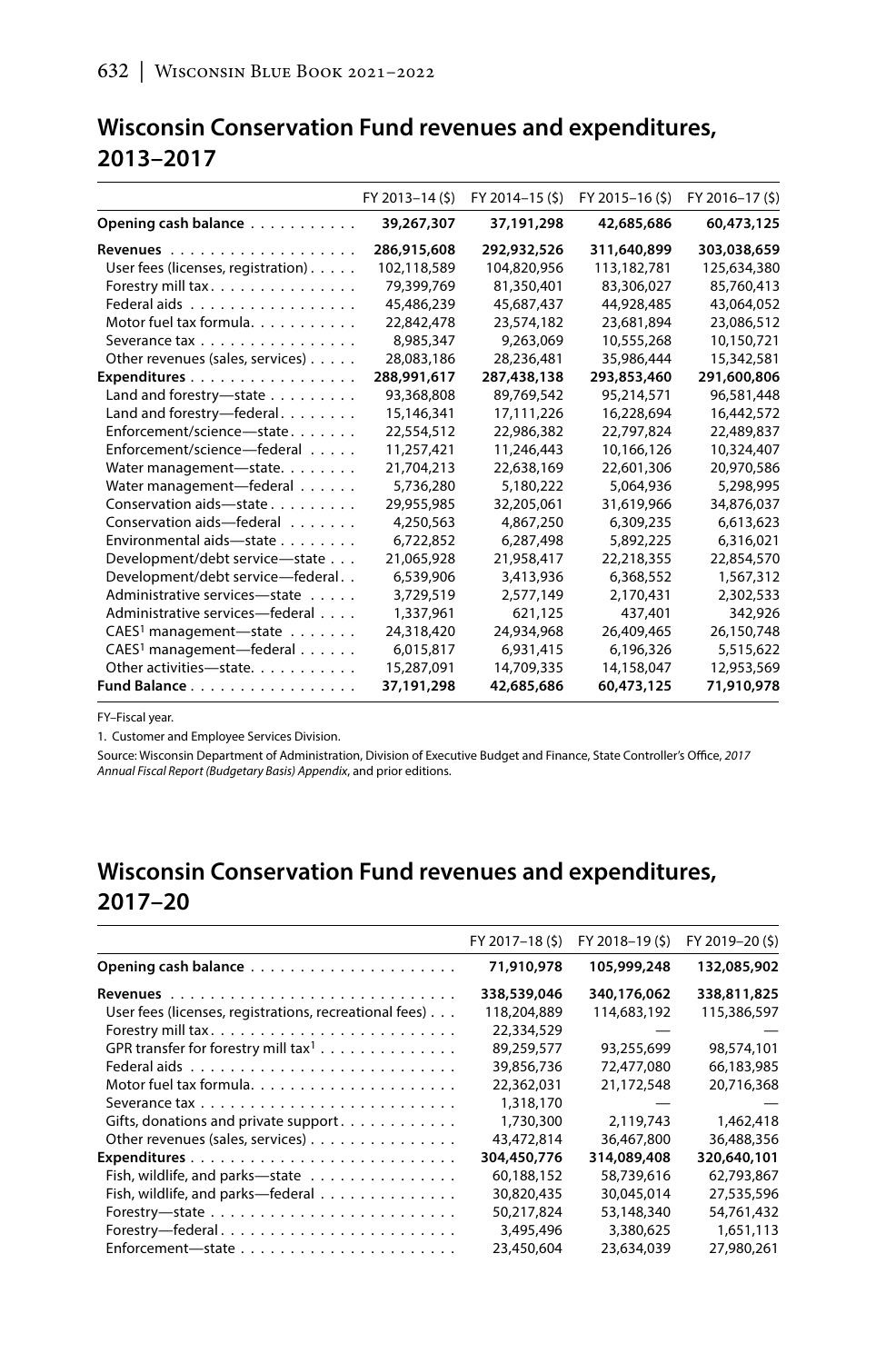#### **Wisconsin Conservation Fund revenues and expenditures,**

#### **2017–20,** continued

|                                        | FY 2017-18 (\$) | FY 2018-19 (\$) | FY 2019-20 (\$) |
|----------------------------------------|-----------------|-----------------|-----------------|
| Enforcement-federal                    | 6.083.611       | 5,878,387       | 5,909,881       |
| Environmental management-state         | 1.964.993       | 2.061.757       | 2.620.947       |
| Conservation aids-state                | 30.854.146      | 36,474,315      | 33,709,146      |
| Conservation aids-federal              | 6.010.268       | 7.640.628       | 8,528,438       |
| Environmental aids-state               | 7.229.769       | 5.947.944       | 6,907,555       |
| Development/debt service-state         | 22.677.941      | 25,897,070      | 25,182,892      |
| Development/debt service-federal       | 1.993.275       | 2.503.522       | 1,496,042       |
| Administration-state                   | 1,991,523       | 3.085.914       | 3,457,124       |
|                                        | 423,126         | 1,233,470       | 1.149.511       |
| Internal and external services-state   | 35,457,689      | 31,833,402      | 36,343,776      |
| Internal and external services—federal | 6,926,777       | 8.725.168       | 5,541,017       |
| Other activities-state                 | 14.665.147      | 13,860,197      | 15,071,503      |
|                                        | 105,999,248     | 132,085,902     | 150,257,626     |
|                                        |                 |                 |                 |

Note: Because of reorganization of the Department of Natural Resources, expenditure categories since 2017–18 are not comparable to those of prior years.

FY–Fiscal year; —Represents zero.

1. The forestry mill tax sunset as of January 1, 2017, property tax assessments. 2017 Wisconsin Act 59 provides for a GPR transfer to the conservation fund in an amount comparable to what would have been provided from the tax.

Source: Wisconsin Department of Administration, Division of Executive Budget and Finance, State Controller's Office, *2020 Annual Fiscal Report (Budgetary Basis) Appendix*, and prior editions*.*

### **Wisconsin Transportation Fund revenues and expenditures**

|                                              | Fiscal year 2018-19 |                               |                             | Fiscal year 2019-20                          |
|----------------------------------------------|---------------------|-------------------------------|-----------------------------|----------------------------------------------|
|                                              | State funds (\$)    | Federal, local,<br>and agency | funds (\$) State funds (\$) | Federal, local,<br>and agency<br>funds $(5)$ |
| Opening balance                              |                     | 350,907,692 - 1,229,822,382   |                             | 367,815,644 -1,435,803,905                   |
|                                              |                     |                               |                             | 1,326,796,477                                |
| Motor fuel taxes.                            | 1,063,953,155       | x                             | 1,018,543,126               | X                                            |
| Vehicle registration <sup>1</sup>            | 493,155,213         | X                             | 622,946,749                 | X                                            |
| Drivers license fees.                        | 40,564,420          | X                             | 39,043,092                  | X                                            |
| Motor carrier fees.                          | 2,378,111           | X                             | 2.672.877                   | X                                            |
| Other motor vehicle fees                     | 26,927,238          | X                             | 23,497,398                  | X                                            |
| Overweight/oversize permits                  | 6,849,053           | X                             | 6,919,302                   | X                                            |
| Investment earnings.                         | 8,957,899           | X                             | 6,367,872                   | X                                            |
| Aeronautical taxes and fees                  | 2,002,922           | X                             | 1.764.918                   | X                                            |
| Public utility tax revenues (aeronautics     |                     |                               |                             |                                              |
| and railroads) $\ldots \ldots \ldots \ldots$ | 50,334,795          | X                             | 49,066,726                  | х                                            |
| Transfers-in <sup>2</sup>                    | 75,482,468          | X                             | 111,311,203                 | X                                            |
| Miscellaneous                                | 6,422,519           | 4,011,228                     | 18,574,467                  | 1,663,748                                    |
| Service center operations.                   | X                   | 32,351,444                    | X                           | 24,458,496                                   |
| State and local highway facilities-          |                     |                               |                             |                                              |
|                                              | X                   | 929,016,900                   | X                           | 948,198,908                                  |
| State and local highway facilities-local     | X                   | 88,343,494                    | X                           | 107,042,031                                  |
| Major highway development revenue            |                     |                               |                             |                                              |
| bonds                                        | X                   | 102,800,990                   | X                           | 74,257,373                                   |
| Highway administration and planning-         |                     |                               |                             |                                              |
|                                              | X                   | 1,847,720                     | X                           | 2,184,089                                    |
| Aeronautics-federal                          | X                   | 39,155,560                    | X                           | 65,387,219                                   |
| Aeronautics-local                            | X                   | 5,418,310                     | X                           | 19,766,869                                   |
|                                              |                     |                               |                             |                                              |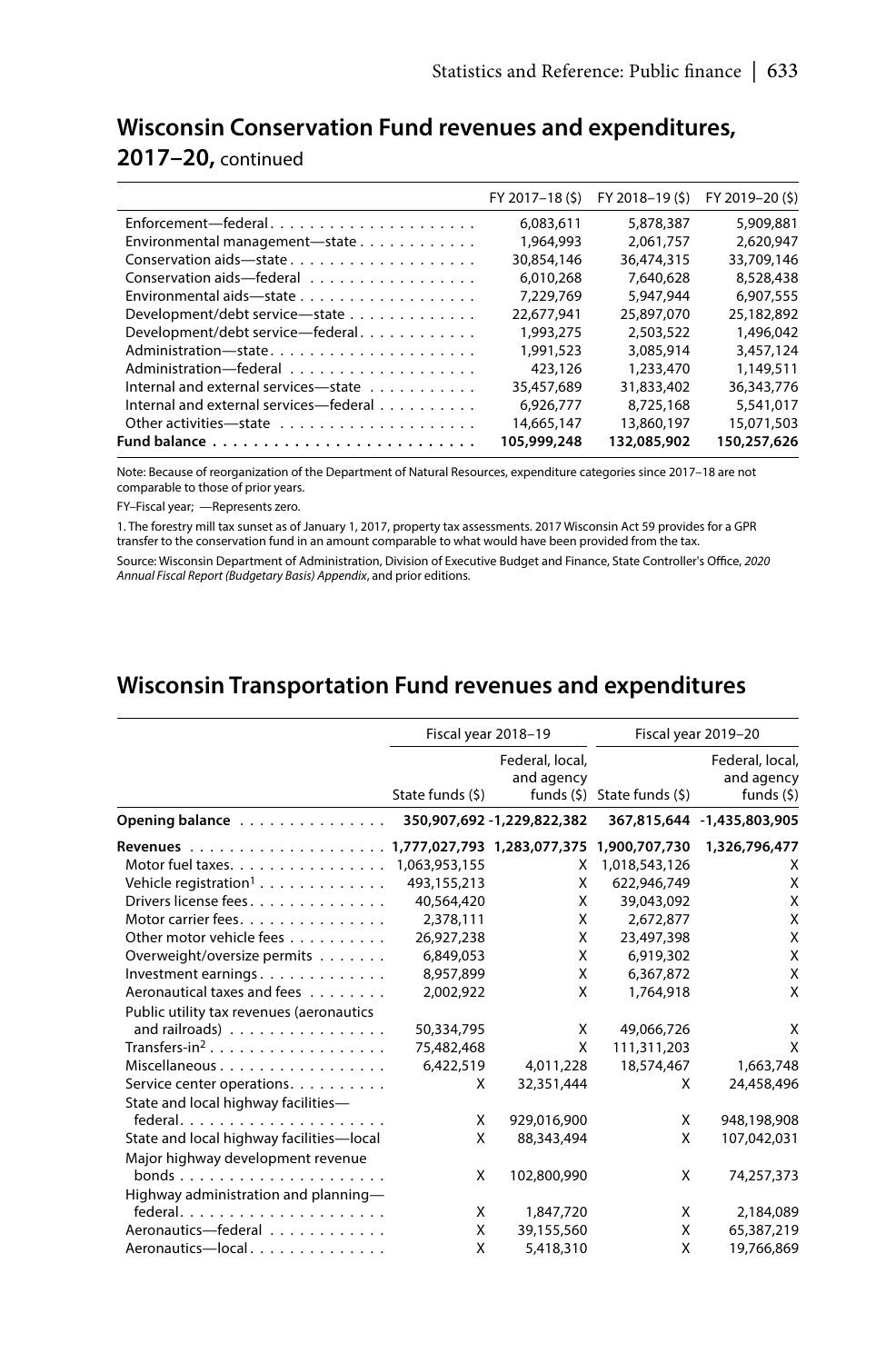## **Wisconsin Transportation Fund revenues and expenditures,**

continued

|                                                               | Fiscal year 2018-19 |                 | Fiscal year 2019-20               |                 |  |
|---------------------------------------------------------------|---------------------|-----------------|-----------------------------------|-----------------|--|
|                                                               |                     | Federal, local, |                                   | Federal, local, |  |
|                                                               |                     | and agency      |                                   | and agency      |  |
|                                                               | State funds (\$)    |                 | funds $(\xi)$ State funds $(\xi)$ | funds $(5)$     |  |
| Railroad assistance-federal                                   | X                   | 2,950,329       | X                                 | 2,578           |  |
| Railroad assistance-local                                     | Χ                   | 3,790,056       | Χ                                 | 10,384          |  |
| Railroad passenger service-federal                            | X                   | 530,917         | X                                 | 637,325         |  |
| Railroad passenger service-local                              | X                   | 7,354           | X                                 | 119,076         |  |
| Transit assistance-federal.                                   | X                   | 21,904,176      | X                                 | 33,386,769      |  |
| Transit assistance-local                                      | X                   | 743,481         | X                                 | 2,307,744       |  |
| Congestion mitigation air quality-                            |                     |                 |                                   |                 |  |
|                                                               | X                   | 1,707,042       | X                                 | 3,406,695       |  |
| Congestion mitigation air quality-local                       | X                   | 539,321         | X                                 | 62,317          |  |
| Harbors assistance-federal                                    | X                   |                 | X                                 | 509             |  |
| Harbors assistance-local                                      | X                   | 9,600           | X                                 |                 |  |
| Transportation alternatives program-                          |                     |                 |                                   |                 |  |
|                                                               | Χ                   | 5,686,188       | Χ                                 | 8,098,342       |  |
| Transportation alternatives program-                          |                     |                 |                                   |                 |  |
| $local \dots \dots \dots \dots \dots \dots \dots \dots \dots$ | X                   | 1,680,366       | X                                 | 410,237         |  |
| General administration and planning-                          |                     |                 |                                   |                 |  |
|                                                               | Χ                   | 28,518,334      | Χ                                 | 25,665,333      |  |
| General administration and planning-                          |                     |                 |                                   |                 |  |
| $local \dots \dots \dots \dots \dots \dots \dots \dots$       | Χ                   | 1,290,737       | X                                 | 2,838           |  |
| Administrative facilities-revenue bonds                       | X                   | 2,902,370       | X                                 | 3,881,756       |  |
| Highway safety-federal                                        | X                   | 7,612,237       | X                                 | 5,513,621       |  |
| Gifts and grants                                              | X                   | 259,221         | X                                 | 332,220         |  |
|                                                               |                     |                 |                                   |                 |  |
| Expenditures <sup>3</sup> 1,760,119,841 1,489,058,901         |                     |                 | 1,762,892,000                     | 1,223,557,684   |  |
| Local assistance.                                             | 676,247,479         | 236,853,236     | 698,312,603                       | 393,657,147     |  |
| Highway aids.                                                 | 477,162,128         |                 | 496,929,474                       |                 |  |
| Local bridge and highway                                      |                     |                 |                                   |                 |  |
| improvement                                                   | 50,769,631          | 157,863,539     | 37,785,461                        | 234,619,189     |  |
| Mass transit                                                  | 126,577,832         | 12,402,362      | 130,916,624                       | 60,209,433      |  |
|                                                               | 2,485,075           | $-316,866$      | 3,155,131                         | 1,718,888       |  |
| Aeronautics                                                   | 16,348,413          | 63,545,121      | 19,070,429                        | 84,071,533      |  |
| Highway safety                                                |                     | 3,359,009       |                                   | 5,698,783       |  |
| Rail passenger service                                        | 2,467,655           | 71              | 4,960,798                         | $-4$            |  |
|                                                               | $-46,583$           |                 | 5,356,115                         | 7,339,325       |  |
| Multimodal transportation studies                             |                     |                 | $-40,000$                         |                 |  |
| Transportation alternatives program                           | 483,328             |                 | 178,571                           |                 |  |
| Aids to individuals and organizations                         | 8,578,914           | 7,781,076       | 6,402,495                         | 12,017,763      |  |
| Transportation facilities economic                            |                     |                 |                                   |                 |  |
| assistance and development                                    | 3,306,217           | $-17,978$       | 592,294                           | 1,237,304       |  |
| Railroad crossings.                                           | 3,874,251           | 4,805,785       | 4,227,909                         | 3,850,401       |  |
| Elderly and disabled                                          | 1,398,446           | 3,494,126       | 1,582,292                         | 5,297,626       |  |
|                                                               |                     | $-500,857$      |                                   | 1,632,432       |  |
| State operations                                              | 1,054,119,815       | 1,244,424,589   | 1,037,460,534                     | 817,882,774     |  |
| Highway improvements.                                         | 390,409,561         | 1,039,593,416   | 380,780,604                       | 693,560,054     |  |
| Major highway development-revenue                             |                     |                 |                                   |                 |  |
| bonds                                                         |                     | 122,333,054     |                                   | 52,838,965      |  |
| Highway maintenance, repair, and                              |                     |                 |                                   |                 |  |
| traffic operations $\ldots \ldots \ldots \ldots$              | 289,686,852         | 9,577,451       | 277,068,138                       | 14,061,333      |  |
| Highway administration and planning                           | 12,451,264          | 1,755,896       | 13,945,075                        | 1,745,707       |  |
| Traffic enforcement and inspection.                           | 65,713,362          | 7,208,932       | 74,304,955                        | 4,500,710       |  |
|                                                               |                     | 3,516,095       |                                   | 5,405,757       |  |
| Transportation safety                                         | 1,462,338           |                 | 1,844,430                         |                 |  |
| General administration and planning.                          | 69,536,490          | 14,887,509      | 67,136,221                        | 13,056,628      |  |
| Administrative facilities-revenue                             |                     |                 |                                   |                 |  |
| bonds                                                         |                     | 13,231,803      |                                   | 4,540,000       |  |